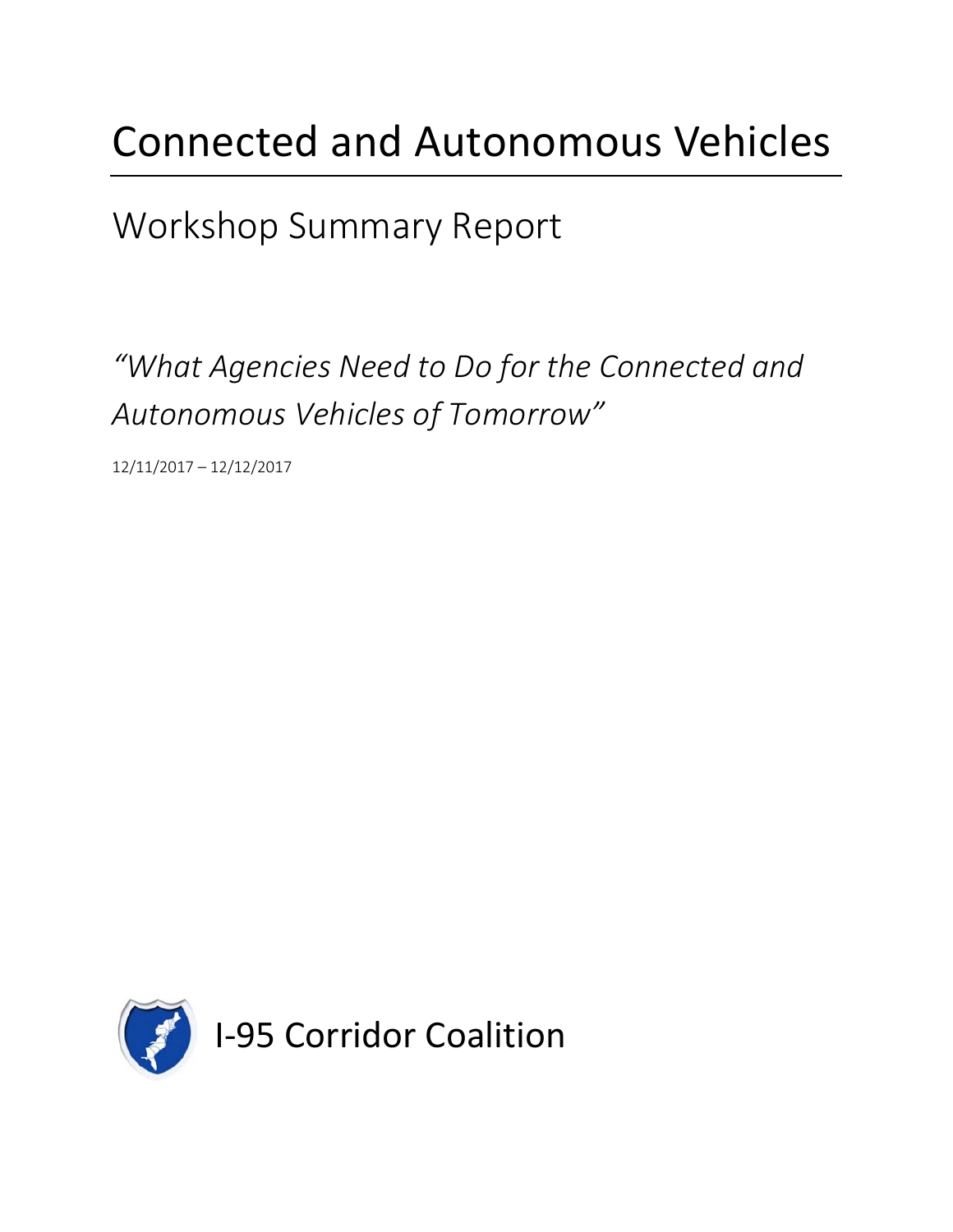## **Contents**

| Introduction                                       |                |
|----------------------------------------------------|----------------|
| CAV Along the Corridor: Pre-Workshop Survey        | 3              |
| <b>Update on State Activities</b>                  | 5              |
| Virginia (Infrastructure and Asset Management)     | 6              |
| Florida (Systems, Data, Communications/Networks)   | $\overline{7}$ |
| Maryland (Education/Outreach and Key Stakeholders) | 8              |
| Connecticut (Policies, Legislation, and Planning)  | 9              |
| Pre-Workshop Survey Results                        | 10             |
| <b>Addressing Barriers to Implementation</b>       | 12             |
| <b>Human Factors</b>                               | 12             |
| <b>Institutional Factors</b>                       | 13             |
| Funding                                            | 14             |
| Law Enforcement                                    | 14             |
| <b>Operator and Vehicle Licensing</b>              | 15             |
| <b>Near Term Steps to Moving Forward</b>           | 16             |
| Infrastructure and Asset Management                | 17             |
| Systems, Data, Communications/Networks             | 18             |
| Education/Outreach and Key Stakeholders            | 20             |
| Policies, Legislation, and Planning                | 21             |
| <b>Session 5: The Way Forward</b>                  | 23             |
| For Agencies                                       | 23             |
| For the Region / I-95 Coalition                    | 24             |
| <b>Appendix A: Workshop Participants</b>           | 25             |
| <b>Appendix B: Recommended CAV Resources</b>       | 27             |

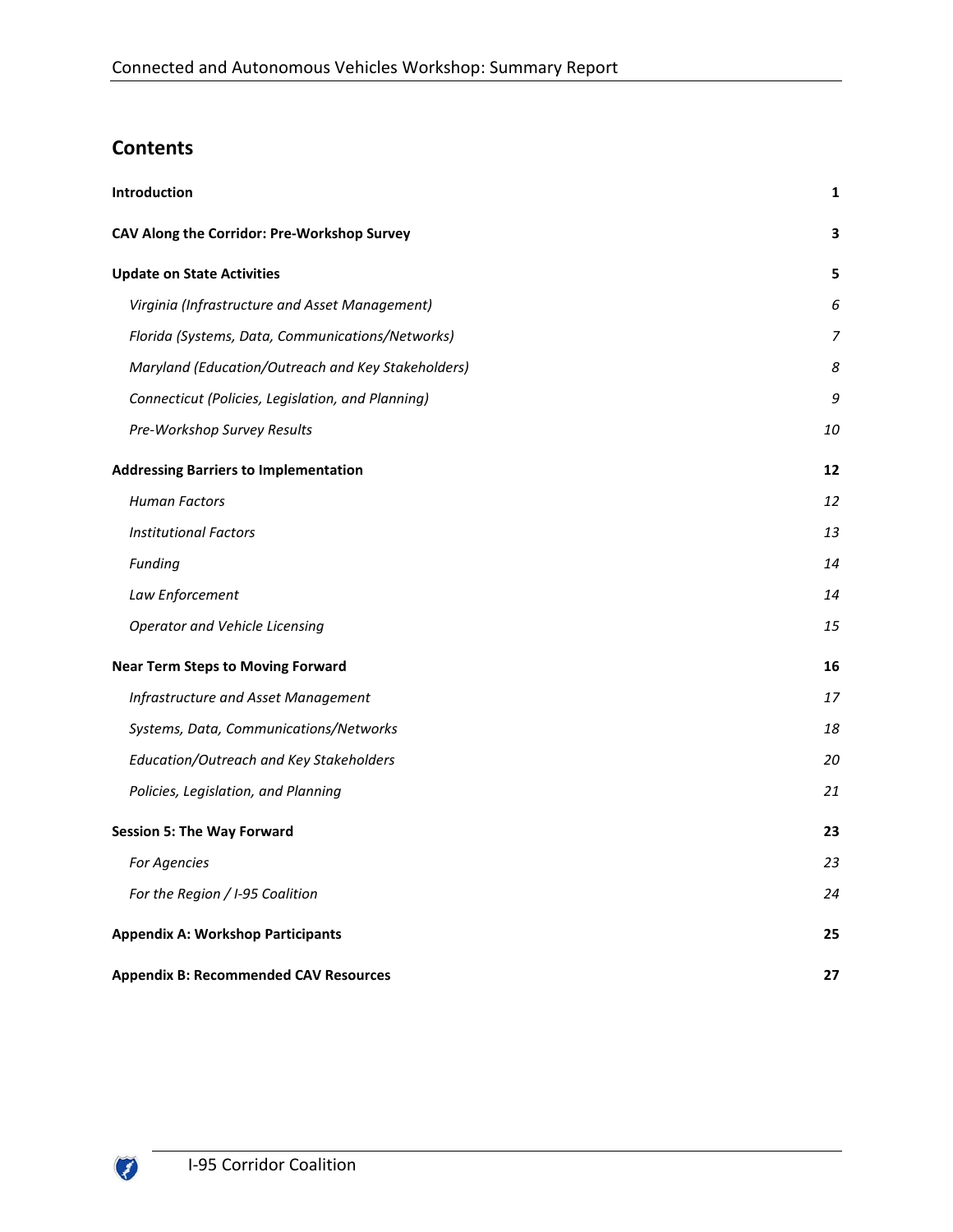## <span id="page-2-0"></span>**Introduction**

The I-95 Corridor Coalition organized a workshop at the end of 2017 to bring together representatives from the 17 state departments of transportation (DOTs) that comprise the I-95 Corridor Coalition to discuss, "What Agencies Need to do for the Connected and Autonomous Vehicles of Tomorrow." In the midst of fast-paced advances in technology, agencies are interested in charting a coherent path that supports the needs of the agency, the public at large, and connected and autonomous vehicles (CAV) industry players. In the interest of peer learning to support development of such approaches, the I-95 Corridor Coalition organized this workshop. Agency representatives were encouraged to:



- Share CAV-related activities.
- Identify challenges and potential solutions, and
- Define a set of implementation steps for agencies and the region/Coalition.

By bringing together Coalition members exclusively, the workshop was an opportunity for participants to share experiences honestly. In doing so, the larger discussion around the potential of CAVs was distilled into a coherent discussion that led to a set of implementation steps grounded in real-world needs.

The workshop and other activities like it are important forums for building upon what states are already doing related to CAVs. Understanding lessons from others streamlines agency activities and can inform the FHWA approach as well. There is potential for the Coalition to be the leading voice because it represents diverse areas that produce 40 percent of the nation's gross domestic product. By providing clear direction, the Coalition can impact CAV deployment approaches in a transformative time.

Participants came from the 17 member DOTs. They included staff from a various levels and disciplines within each agency to bring a diverse set of perspectives into the discussions. Most of the 17 DOTs were represented along with representatives from other agencies such as the Maryland Transportation Authority (MdTA) and the Baltimore Metropolitan Council (BMC). The full list of participants is listed in Appendix A.

The workshop spanned two days, beginning on Monday, December 11. A welcome was provided by Dr. Patricia Hendren, Executive Director of the I-95 Corridor Coalition, as well as by Secretary Cohan of the Delaware DOT and Roger Cohen, Policy Director of the Pennsylvania DOT. Secretary Cohan emphasized how important the east coast region is for CAV testing; characteristics such as the variation in weather, the large amount of vehicle miles traveled, and existing toll interoperability provide an opportunity for robust testing. Having the I-95 Corridor Coalition is important as well, because a range of perspectives will allow agencies to proceed in the right direction regarding CAV developments and regulations. Mr. Cohen highlighted the potential benefits of CAVs, including improved safety, reduced pollution, economic development, and improved mobility for the elderly, disabled, and other groups. There is also a benefit to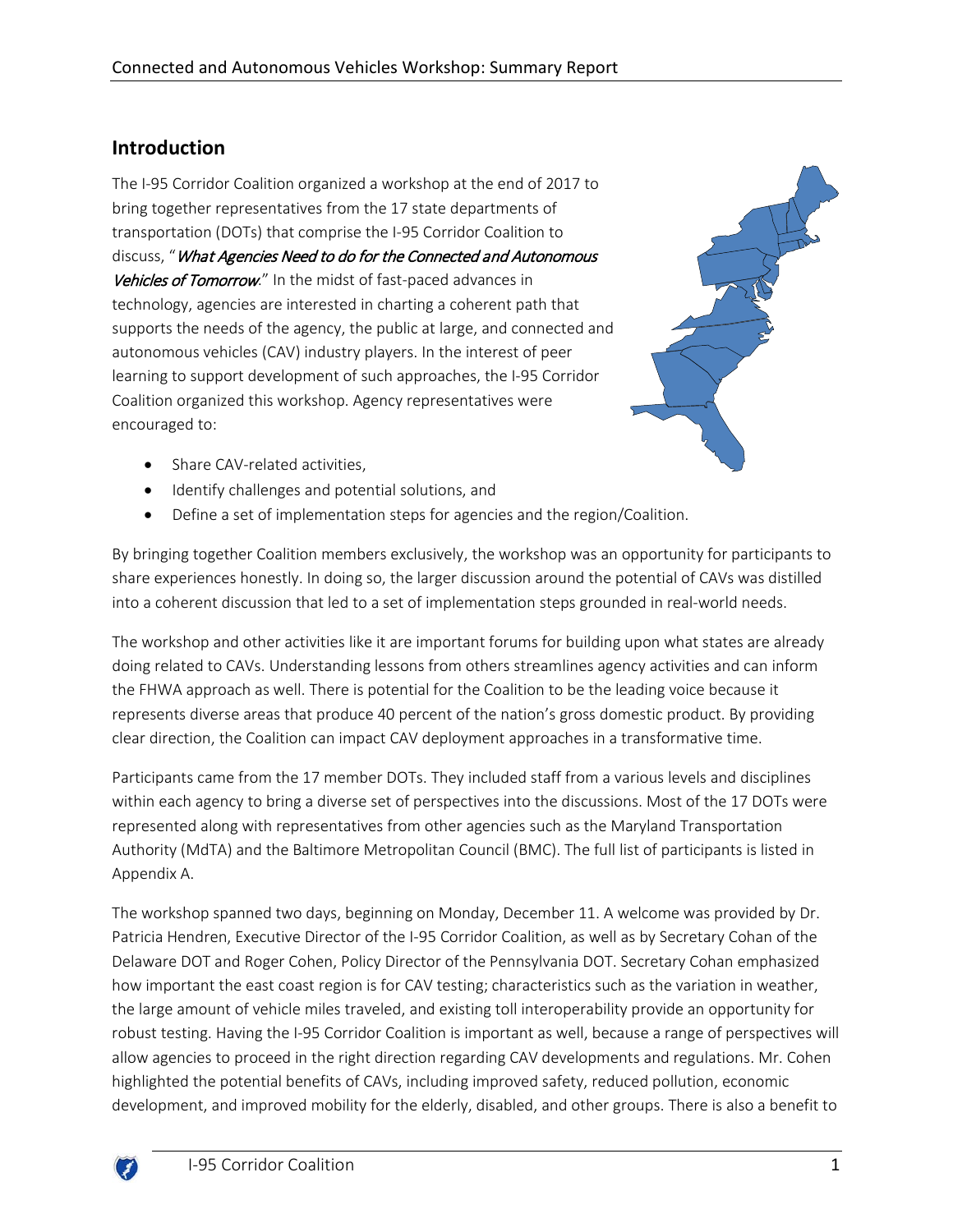the increased data that CAVs may produce that will improve agency performance overall. However, he cautioned that negative impacts should not be overlooked, such as benefits accruing inequitably and impacts on employment.

"We need to figure out our role"

Session One focused on information exchange across member agencies. Representatives from four DOTs presented and time was given for questions and discussion after each presentation. Later in the afternoon, Session Two focused on proposed CAV definitions of terms and initial thoughts regarding

challenges and solutions. Discussion around terms referenced the American Association of State Highway Transportation Officials (AASHTO) Pooled Fund.

On Tuesday, December 12, breakout groups discussed four topics individually:

- Infrastructure and Asset Management
- Systems, Data, Communications/Networks
- Education/Outreach and Key Stakeholders
- Policies, Legislation, and Planning

Highlights from these discussions were shared with the larger group before discussion shifted to challenges and potential ways to overcome them. The workshop concluded with a prioritization exercise for next steps related to CAVs for agencies and the region/the I-95 Corridor Coalition.

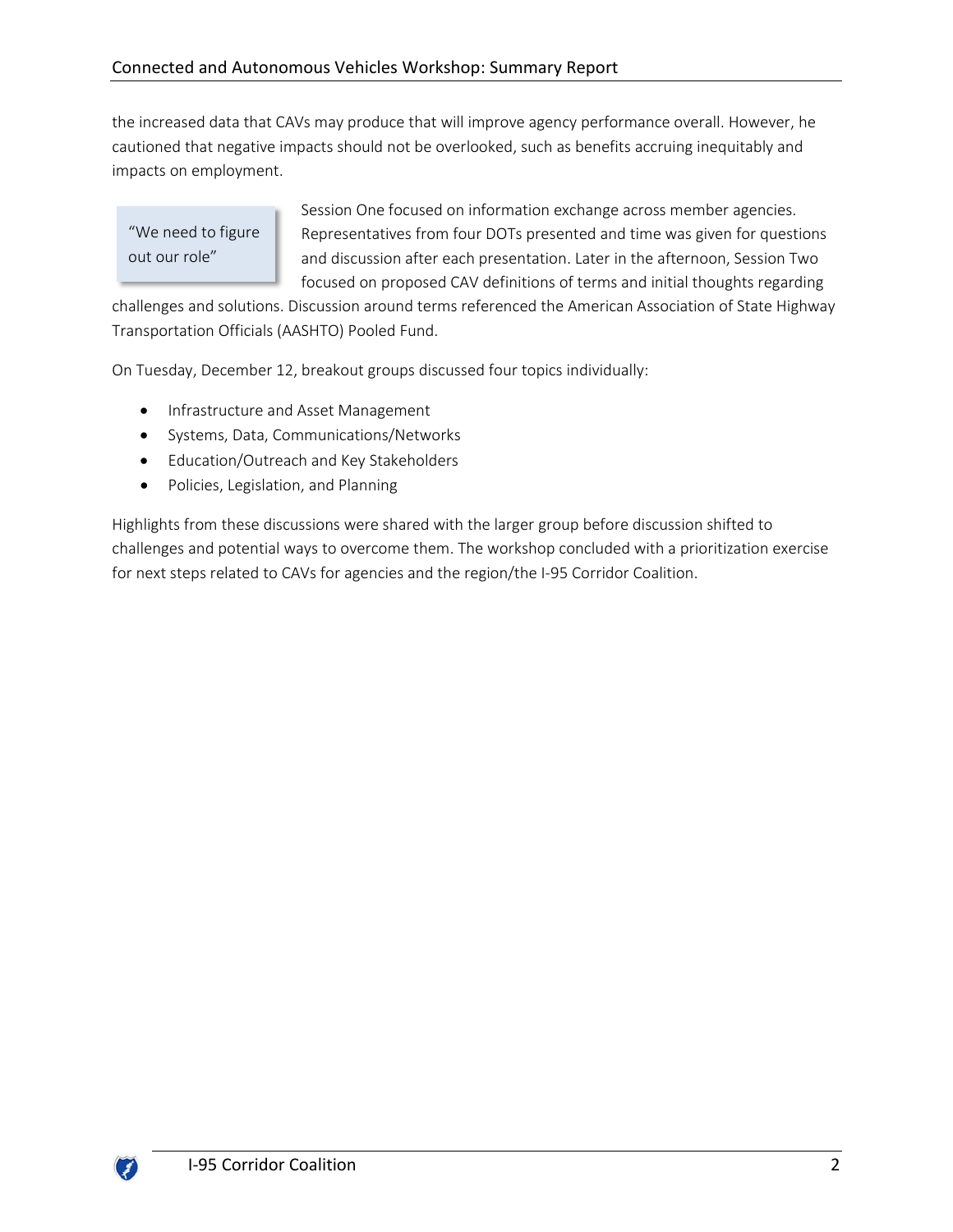## <span id="page-4-0"></span>**CAV Along the Corridor: Pre-Workshop Survey**

Participants were asked to take a survey prior to attending the workshop; some summary results were presented prior to the first session. Some highlights are discussed here.

Survey respondents considered safety to the top reason for engaging in CAV-related activities, with the second and third reasons respectively being to provide mobility options and to expand capacity [\(Figure](#page-4-1) 1). There is a wide range of engagement along the east coast, with states just beginning to engage with CAVs (less than a year of active involvement) and others with over three years of engagement. Likewise, some states identified themselves as leaders while others are looking to lessons learned from these leaders to inform their own approach. States have taken various approaches to CAV engagement, demonstrating that each agency must determine what works best for its particular context.

In the majority of states, the DOT is taking the lead. About a third of respondents indicated that the DOT operations division is leading within the DOT, with other responses equally distributed over the Division of Motor Vehicles (DMV), DOT policy office, DOT planning office, and no lead/lead to be determined. One response indicated that the Governor is taking the lead. This range demonstrates that CAV deployment and implementation can be appropriately situated in a variety of offices within the DOT.



<span id="page-4-1"></span>Figure 1. Survey respondents' stated reasons for engaging in CAV-related activities.

In response to the question of whether a champion had been identified, responses were almost evenly divided between states that had identified a champion and those that had not. However, emerging from the course of the workshop was a recommendation that states identify a champion as a first step in CAV implementation.

From [Figure 2,](#page-5-0) it becomes clear that a wide range of stakeholders needs to be included in conversations surrounding CAV activities. DOT operations and planning are the two most consistently included groups, while a department of aging was a unique stakeholder. However, participants agreed that the inclusion of a Department of Aging highlights the potential ability for CAVs to improve mobility for elderly populations.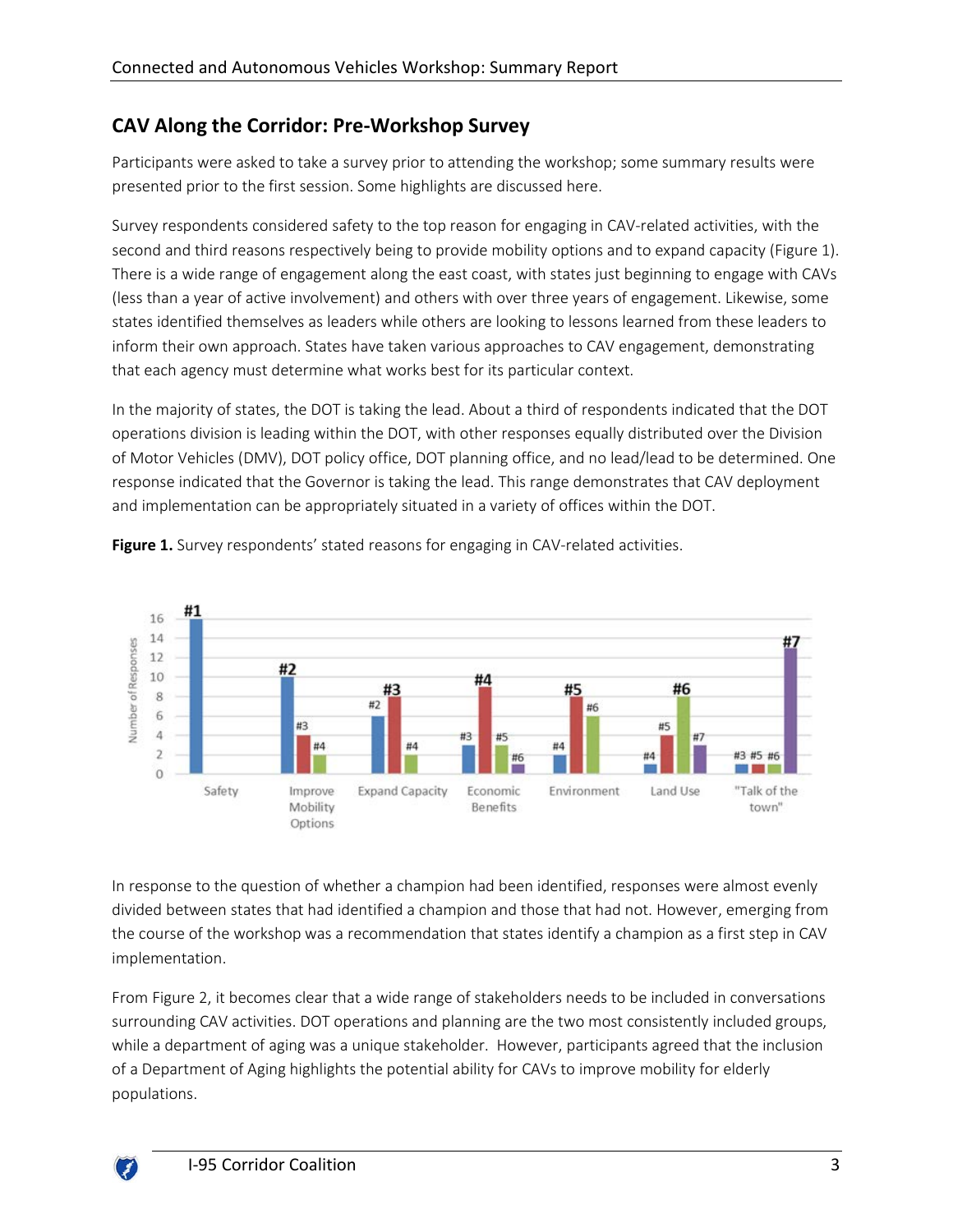<span id="page-5-0"></span>**Figure 2.** Stakeholders included in CAV conversations among Coalition states. Bars indicate the count of responses indicating that stakeholder.



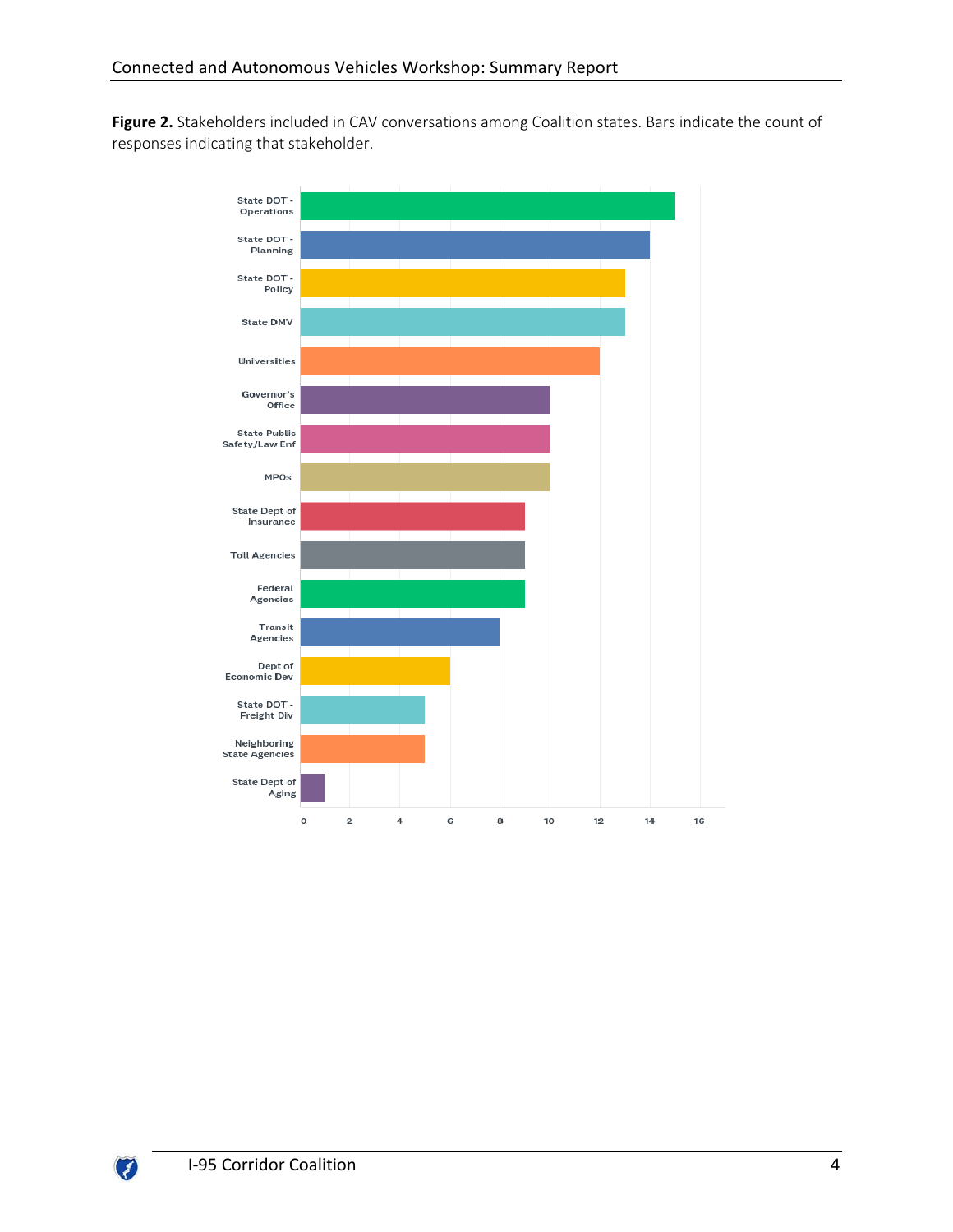## <span id="page-6-0"></span>**Update on State Activities**

Representatives from four states presented on activities their respective DOT has undertaken related to a particular topic:

- Infrastructure and Asset Management
- Systems, Data, Communications/Networks
- Education/Outreach and Key Stakeholders
- Policies, Legislation, and Planning

Each presenter was asked to discuss CAV activities undertaken at the agency, what groups and individuals were involved in these activities, challenges faced and potential solutions, and key lessons learned. This served as a way for Coalition members to share experiences and lessons with each other.

Key takeaways include the fact that state DOTs find themselves in a challenging position regarding CAV implementation for a number of reasons. The potential for economic development related to CAV OEMs and testing lead states to provide a supportive regulatory environment, though this must be balanced with the need to promote the highest levels of safety for the public as tests are completed on public roadways. By requiring higher minimum levels of insurance, some safety risk can be mitigated. However, state agencies are also interested in promoting competition among industry players and higher minimum insurance requirements may disadvantage smaller companies.

CAV technology brings a series of data-related challenges for agencies. A vast wealth of data can potentially be gathered from both testing and fully operational fleets of CAVs in the future; however, the need and desire for data must be coupled with an agency's ability to manage it. A strategic focus on data that can be used will be critical. Agencies must also determine their scope of responsibility; many agencies have chosen to leave app development to third parties and simply provide data to these entities. Data latency was also a key issue highlighted through the presentations. Agencies discussed some innovative data sharing approaches, such as Virginia DOT's SmarterRoads.org data portal and Florida DOT's Data Integration and Video Aggregation System (DIVAS).

The industry is rapidly evolving, making it extremely difficult for states and DOTs to write legislation and regulations that balance the needs of all stakeholders. The government interest in safety and ensuring data is available for planning purposes must be considered against the industry's desire for flexibility. Looking to federal and other state approaches will be useful, but may prove to be too slow a process for developing appropriate regulation. In Maryland, the decision not to enact legislation provided muchneeded flexibility and efficiency in the DOT's approach and their use of the Expression of Interest form allows all stakeholders a single point of entry.

There is a need for collaboration within DOTs, across other government agencies, and with external entities such as freight and technology advocacy groups. Pre-workshop survey results clearly show a wide range of stakeholders already included in the conversation in many states, and examples such as Maryland's Connected and Autonomous Vehicles Working Group demonstrate this. Connecticut had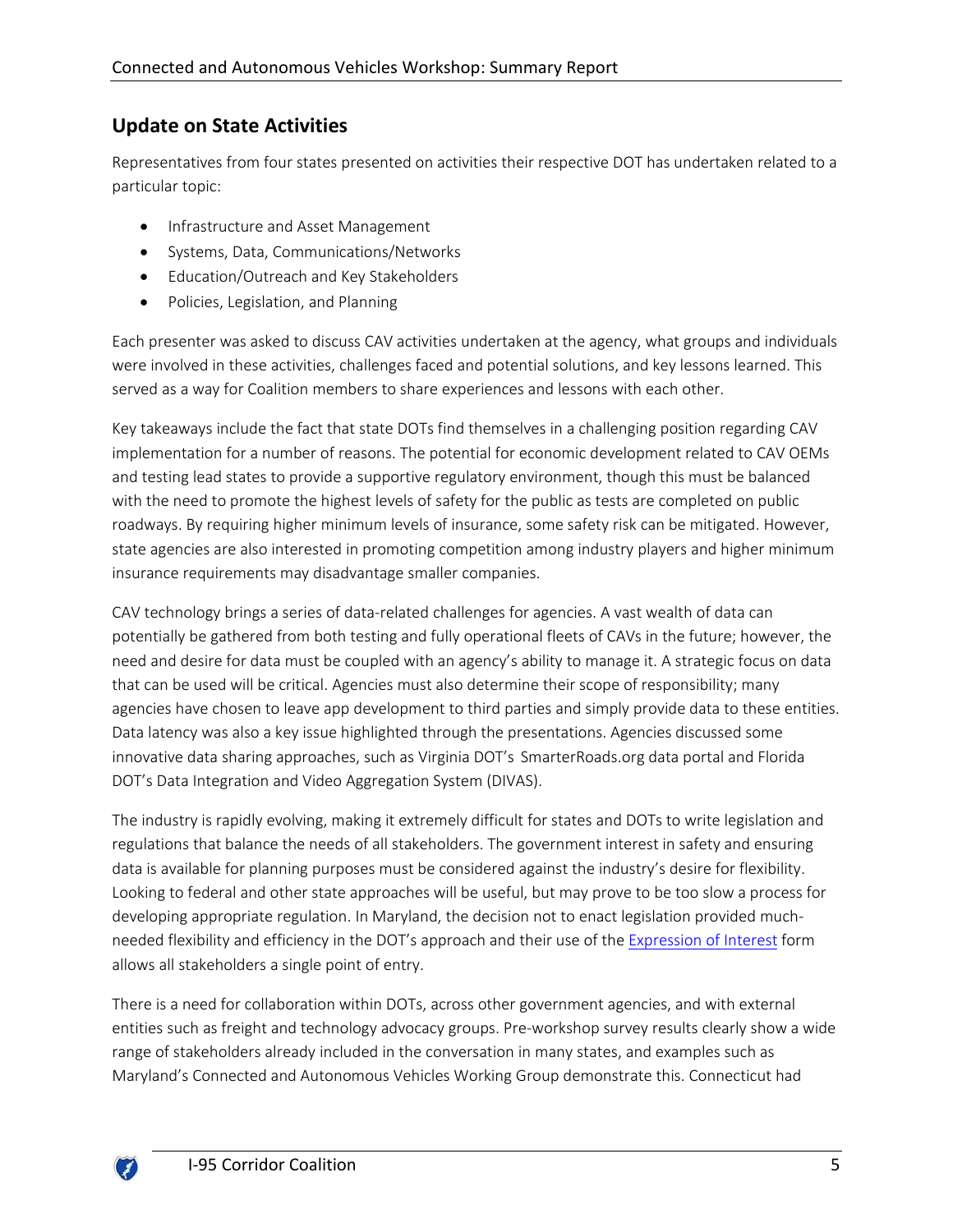stakeholders ranging from American Insurance Association to Uber testify regarding their CAV legislation, showing the diversity in groups interested and impacted by CAVs.

A few lessons learned were highlighted by multiple presenters:

- CAVs must be factored into long-range planning, even with large amounts of uncertainty.
- The technology is developing quickly and will impact agency work.
- Figuring out the CAV path forward will require continual engagement across multiple stakeholders and robust collaboration mechanisms.
- Do not let uncertainty prevent agencies from engaging with CAV development.

## <span id="page-7-0"></span>*Virginia (Infrastructure and Asset Management)*



Rob Cary, Chief of Innovation and Technology, presented about recent activities in Virginia including the Virginia Automated Corridors (VAC)—an initiative to create an automation-friendly environment that government agencies, original equipment

manufacturers, and suppliers can use to test and certify their systems, providing a system migration path from test-track to real-world operating environments. The VAC will leverage extensive experience in onroad safety research to provide efficient solutions to automated-vehicle testing. The VAC was developed in answer to Virginia Governor Terry McAuliffe's 2015 Governor's Proclamation declaring Virginia "open for business" in the realm of automated vehicles. The proclamation allows the testing of any automated vehicle on Virginia roads.

The Virginia Connected Corridors (VCC) is an initiative developed as a partnership between the Virginia Department of Transportation (VDOT) and the Virginia Tech Transportation Institute (VTTI). The VCC encompasses both the Virginia Smart Road and the Northern Virginia Connected-vehicle Test Bed, which is located along one of the most congested corridors in the United States. The VCC is facilitating the realworld development and deployment of connected-vehicle technology using more than 60 roadside equipment units. VTTI, VDOT, and researchers from across Virginia are already implementing connected applications using the VCC, including traveler information, enhanced transit operations, lane closure alerts, and work zone and incident management.

The agency has a long history of collaboration with Turner Fairbank Highway Research Center. In 2017, the agency signed a memorandum of understanding with Transurban and FHWA to facilitate CAV development and testing, resulting in a truck platooning test, where a lead driver regulates speed and distance for a series of following vehicles that only control steering of their own vehicle. Partners for this test included FHWA, FMCSA, CalTrans, and California PATH (which developed the platooning technology) as well as the Virginia State Police and the Fairfax County Government. A test was completed on I-66 and State Route 28 with a reasonably large volume of traffic. In this situation, any distance longer than 0.06 of a mile resulted in other vehicles interloping between the platooned trucks. In addition, platoon staging required law enforcement to clear traffic long enough to allow the platoon onto the roadway in combination, highlighting a first/last mile issue. This application of CAV technology has potential for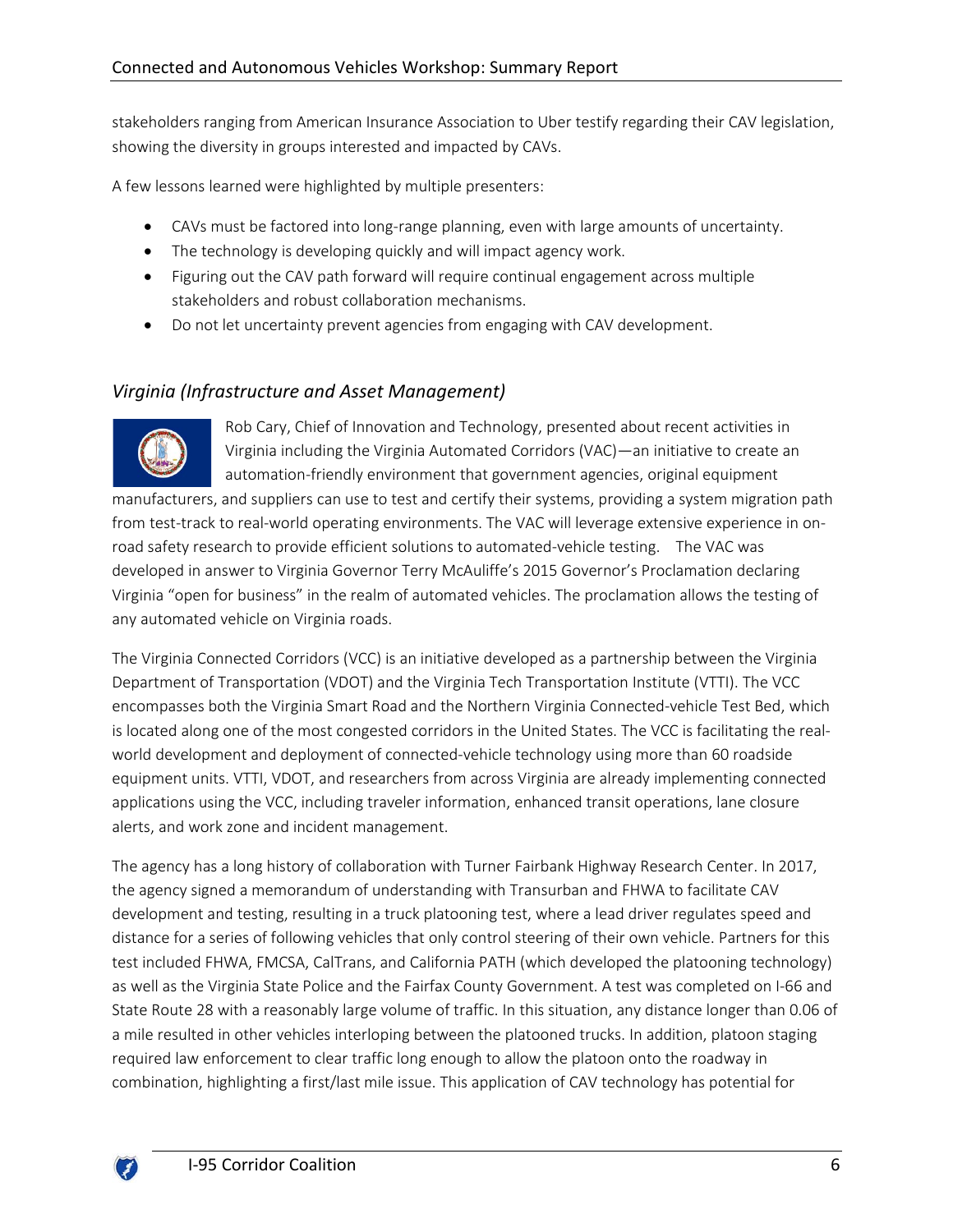efficiency gains, but combinations of trucks will need to be considered carefully. If a lead truck is carrying very light material, while a follower is carrying heavier items, issues can develop when driving on grades.

The DOT has Innovation and Technology Transportation Funding (ITTF), around \$25 million annually, that is specifically set aside for pilot programs to demonstrate hightech infrastructure improvements. Virginia DOT is also exploring the possibility of using high occupancy tolling (HOT) lane pricing to fund some portion of costs related to CAV infrastructure. ITTF has supported additional signal phasing and timing (SPaT) and map data as the agency moves to evaluate latency in messages within a 65 Dedicated Short Range Communications (DSRC) system. The goal is to

"I plan to advocate for an innovation and technology fund in my state"

use a tablet-based definition within work zones that will work with a CAV deployment. The agency is also using a portal to make data available in raw form for third party usage in developing apps, with data including pavement, bridge, and travel time.

## <span id="page-8-0"></span>*Florida (Systems, Data, Communications/Networks)*



Raj Ponnaluri, State Arterial Management Systems Engineer, presented about Systems, Data, and Communications/Networks. Data infrastructure is a critical mechanism for attracting testing activity because companies prefer to test in places with a highly developed communication network, preferably with cloud-based data capabilities that

allows them to understand the full realm of multimodality (pedestrian, transit, freight, etc.). For Florida, this is particularly important as the agency's focus is on improving safety and mobility.

Agencies should be considering wireless and cellular communication capabilities as well as DSRC, taking into account the Federal Communications Commission (FCC) DSRC Final Rule for 5.9 GHz spectrum sharing to be finalized later in 2018. The National Highway Transportation Safety Administration (NHTSA) vehicle-to-vehicle (V2V) final rule is also likely to be final in late 2018 which will impact state activities.

One of the most important elements surrounding CAVs is the incredible volume of data that could become available. Managing this data becomes a major issue and it will be beneficial for agencies to determine what data they actually need based on specific use cases, especially as many agencies are overwhelmed with data currently. Working backwards from these needs will help to reduce the amount of data being stored unnecessarily. Ensuring all of these elements are written into a data management plan will be critical. Latency also plays a major role in determining what data is useful. Other discussions around data include standards and interoperability, which is critical for a functioning CAV system across jurisdictions. The agency's goal is to develop standards aligned with national standards from, among others, the Society of Automotive Engineers (SAE), the Institute of Electronics and Electrical Engineers, and National Transportation Communications for Intelligent Transportation System Protocol.

The agency plans to use their DIVAS that integrates and manages actionable, real-time traffic and travel information to provide data to third parties including local agencies. Florida has agreements with WAZE, Google, and HERE which provide a wealth of information. Using lessons learned from TSMO, it becomes clear that each aspect of CAV systems must be interconnected and all projects must have before and after evaluations. Using lessons learned from signal systems and pilot projects, the Florida DOT seeks to

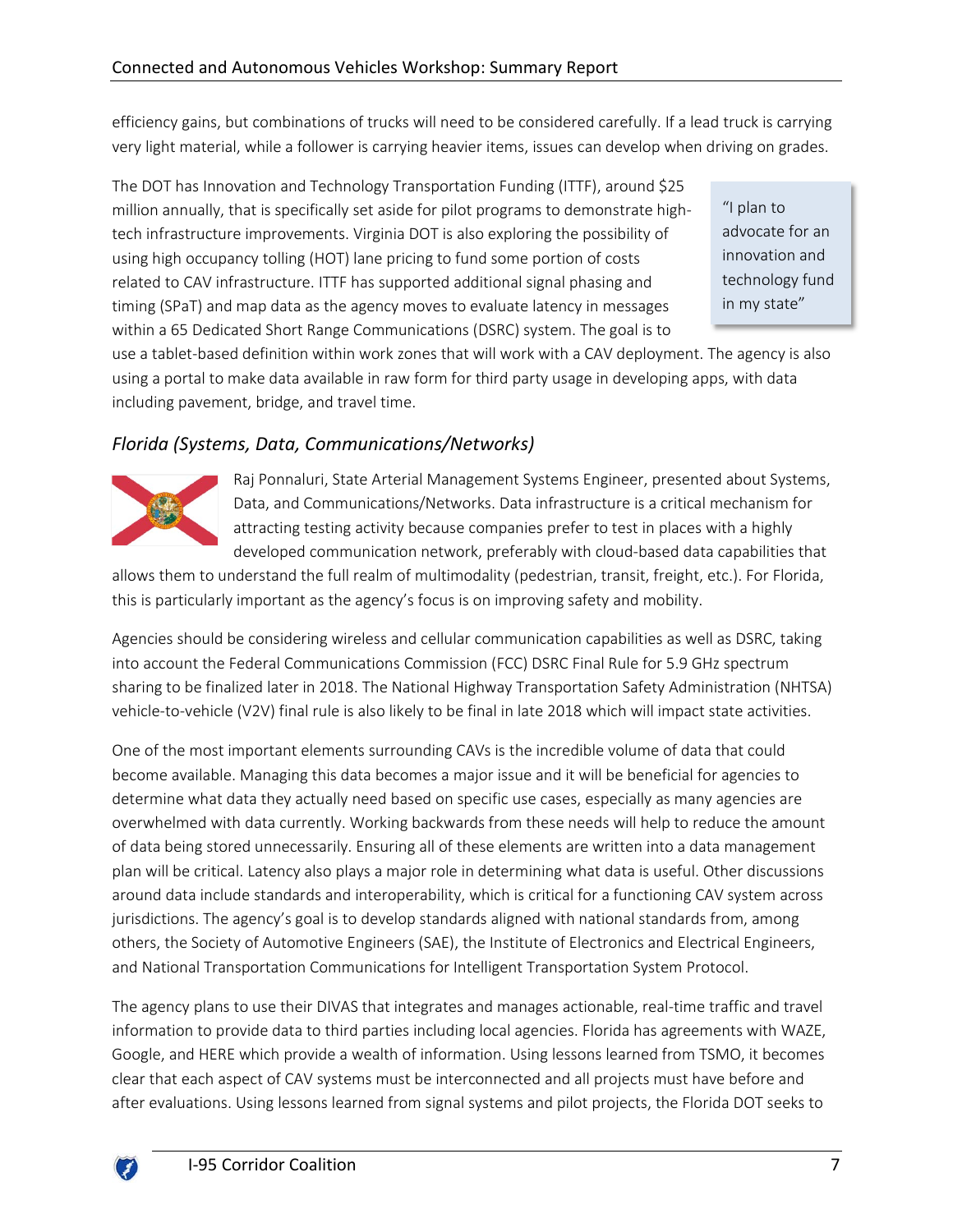establish an understanding of needs regarding standards. However, developing interoperability through data standards is easier said than done.

On the human side, CAV technology highlights the need for more computer knowledge, data analytics, and data skillsets among employees. There are jobs that fall outside typical job expertise and to avoid losing these individuals to the private sector agencies need to allow for variations in salary.

## <span id="page-9-0"></span>*Maryland (Education/Outreach and Key Stakeholders)*

**PA** Chrissy Nizer, Motor Vehicle Administration Administrator, presented about Education/Outreach and Key Stakeholders. The DOT established a cross-agency Connected and Autonomous Vehicles Working Group in 2015 led by the Maryland Motor Vehicle Administration. The MVA was deemed the appropriate lead agency because its mission is focused on safety and its key statutory responsibilities include driver education and driver and vehicle licensing. In addition, the highway safety office is housed within the MVA further supporting Maryland's focus on the safety benefits associated with CAV. Other organizations involved in the working group include the Automobile Association of America (AAA), State Motor Truck Association, the Intelligent Transportation Society of Maryland, universities, and governments at the local and metropolitan planning organization (MPO) levels. The working group is responsible for strategic planning surrounding CAV technology.

The DOT has developed an online portal for entities to apply for approval of permits for CAV technology testing, which begins with an expression of interest followed by an interagency review group that includes law enforcement. The goal behind the portal is to build a system that works for all stakeholders. Permits for testing have been approved through the existing channel and these tests are underway. However, situations vary (small-scale test of automated parking feature v. larger road-based test),

I want to "establish a process for testing that involves an expression of interest form" similar to Maryland.

requiring some adjustment to permit conditions and requirements in a collaborative manner with industry. None of the issued permits required changes to state legislation, and it was decided that no further legislation would be passed in the short term. Generally companies found this collaborative, though sometimes slow, process to be acceptable compared to dealing with legislative changes.

The DOT does not set aside funding specifically for CAV activity, but has completed research including testing on several non-interstate locations. In addition, an application was submitted to the United States Department of Transportation (USDOT) to use the I-95 corridor as a Maryland Proving Ground. USDOT chose US Army facility of Aberdeen Proving Ground instead, which means that Maryland still has a major CAV presence.

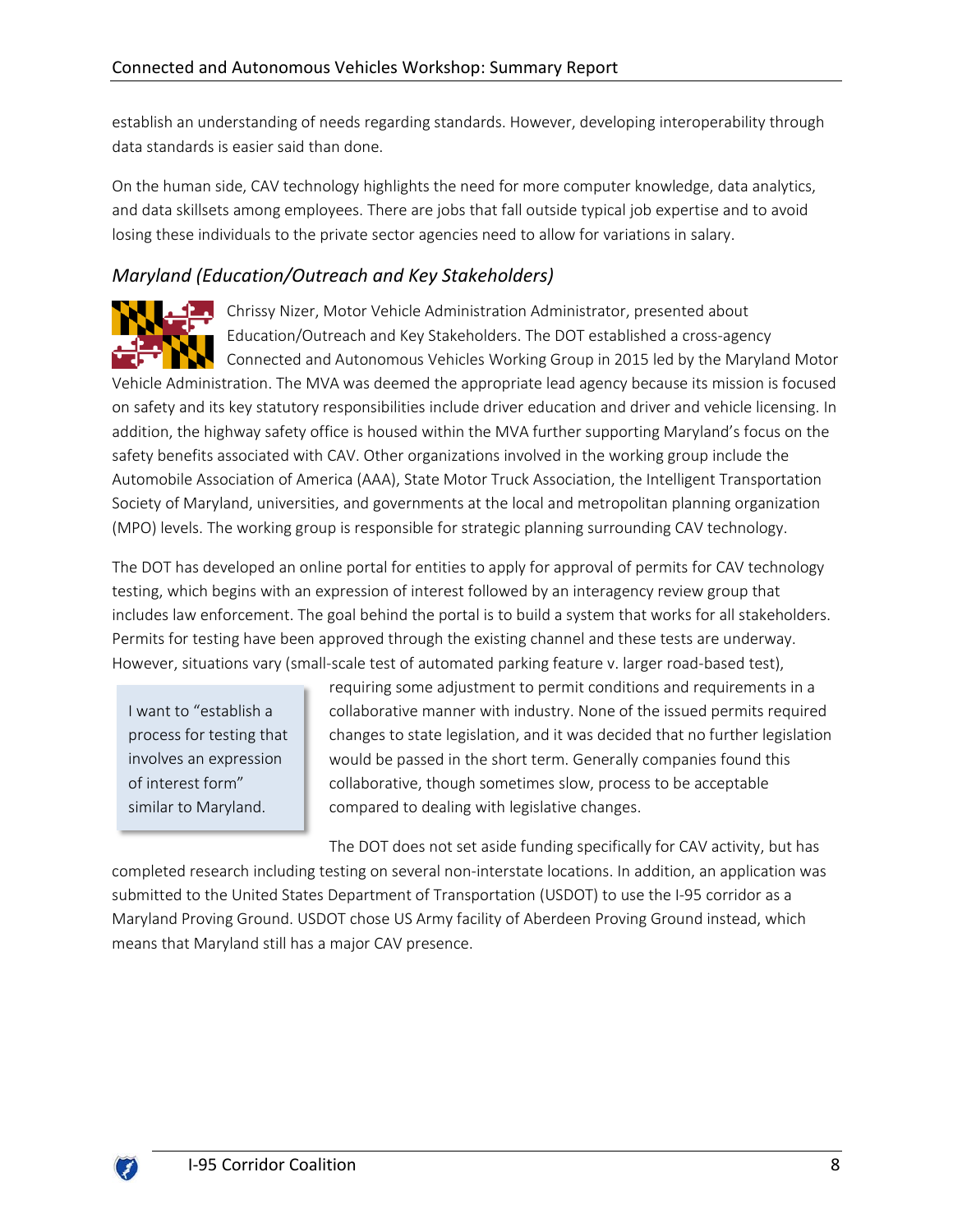## <span id="page-10-0"></span>*Connecticut (Policies, Legislation, and Planning)*



Peter Calcaterra, Strategic Planning and Projects, presented about Policies, Legislation, and Planning. The Connecticut legislature passed Public Law 17-69 in June of 2017. The law defines terms related to CAVs (many of which are based on SAE standards), establishes a

pilot program for testing, and creates a state legislative task force to study CAVs. The task force consists of 6 legislative appointees, 3 legislative transportation committee appointees, 2 governor appointees (one with insurance expertise), and four state agency executives from the DOT, DMV, state police, and the Office of Policy and Management. The task force is responsible for studying and recommending new laws and regulations.

Stakeholders provided input as the law was being drafted. Key takeaways include the desire for Connecticut to have a planned and appropriate approach to CAVs that will allow for careful deployment. Deployment should come after studies and testing have proven the technology. Stakeholders are excited by potential benefits and want to be part of the conversation around CAVs and are interested in working with other states and within federal guidelines.

The pilot program established in the law allows municipalities to apply to the state for testing approval, which is reviewed by a CAV working group. To keep testing manageable and safe, only four municipalities are selected (two of which must be cities) and agreements are signed with testers. Agreements, along with the law, outline requirements for testing and are based on a state template. Local interest in CAV testing arose when a locality wanted to provide a first/last mile connection to a transit center. Other localities are also interested in this potential, as well as the opportunity for economic development by attracting an original equipment manufacturer (OEM). To entice OEMs to the state, they are not required to share data.

The legislation states that testing requires a human driver to be in the driver's seat monitoring operation and capable of immediately taking over full control of the vehicle. This requires testers to have proper driver licensing and to be fully capable of operating the vehicle. Insurance is required and some

consideration is being made towards increasing minimum insurance amounts, though there is concern that higher minimums will be an undue burden on smaller companies. Connecticut law additionally requires compliance with NHTSA rules once they are finalized. The legislature is also analyzing laws and regulations in other states to determine the

"We need to figure out how to promote technology while addressing traveler concerns"

appropriate approach to take; a report will provide recommendations for regulations but also regarding evaluation of the testing program. Vehicle testers are also required to submit data from testing that will assist in evaluation of the pilot program.

Level 3 CAVs were deemed a high risk because of the concern that a driver would not be able to take control of operation quickly enough, while level 4 and 5 CAVs were deemed safer and more likely to attract more OEMs and larger entities to the state. Therefore, only level 4 and 5 vehicles are allowed to be tested and only on designated roads which cannot include limited access highways.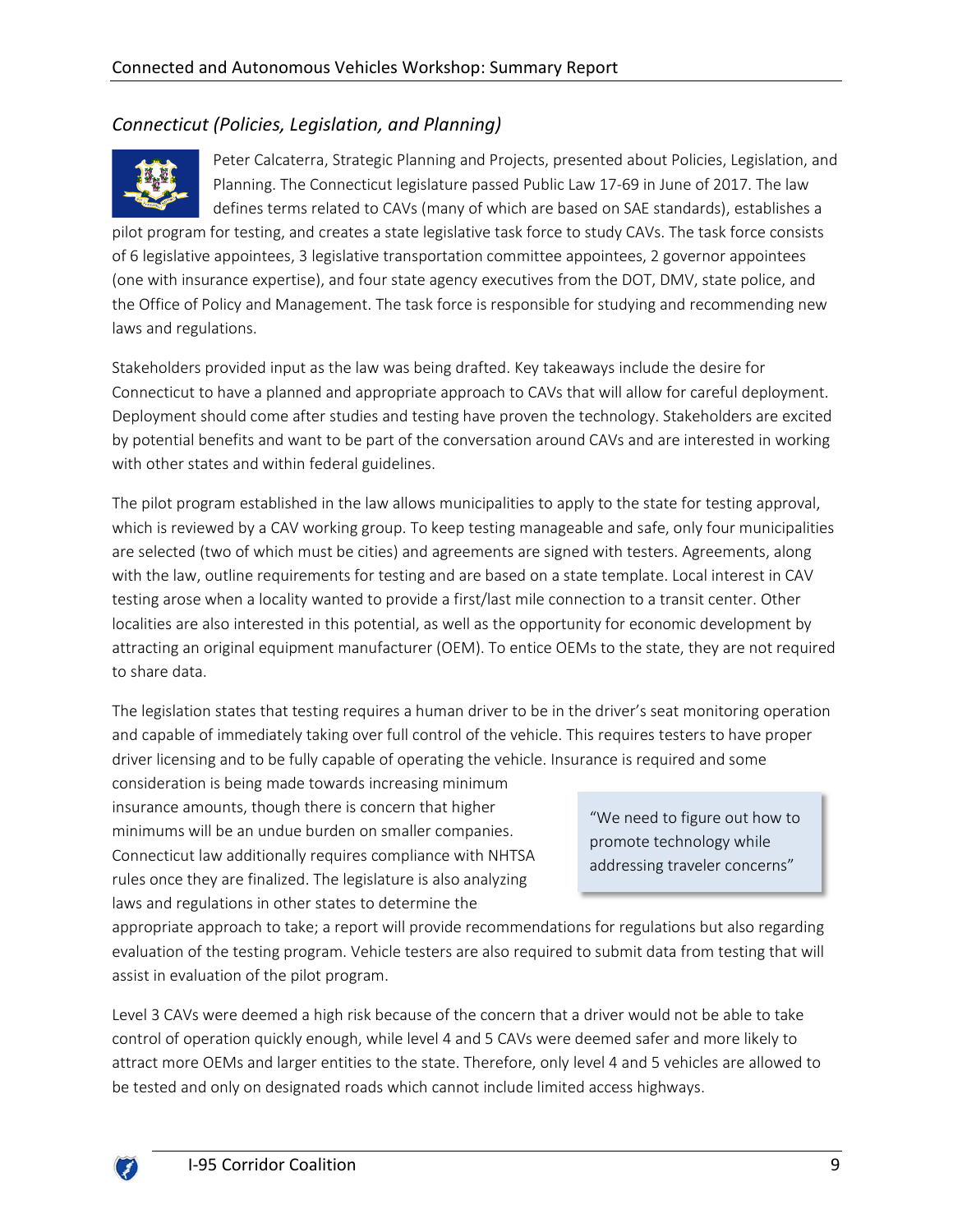Lessons learned include the need to review NHTSA Model State Guidelines and to borrow ideas and approaches from other states as a starting point. Conference and workshop participation is a great way to learn what others are doing. It is important to have local and legislative champions and to have robust collaboration through internal and inter-agency working groups that allow a wide range of perspectives to be included in the conversation.

## <span id="page-11-0"></span>*Pre-Workshop Survey Results*

The pre-workshop survey responses surrounding policy and legislation are relevant to the Connecticut DOT presentation. Responses showed that seven states and DC have passed CAV legislation, with two states in the process of passing legislation. This differs to the National Conference on State Legislatures (NCSL) tracking that shows a majority of east coast states have enacted legislation. More information can be found at this [NCSL link.](http://www.ncsl.org/research/transportation/autonomous-vehicles-self-driving-vehicles-enacted-legislation.aspx) This suggests that practitioners should be cautious when drawing conclusions regarding the status of CAV legislation. Among Coalition members, the two most common reasons for legislation included the authorization to test/deploy either automated or autonomous vehicles on public infrastructure. The reasons to not enact legislation was to reduce the burden and attract CAV testing and deployment. In summary, CAV legislation is not a requirement per se but an evaluation of legislative restrictions (e.g., a vehicle operator must have hands on the steering wheel) is advised.

**Figure 3.** Status of CAV legislation among Coalition members.



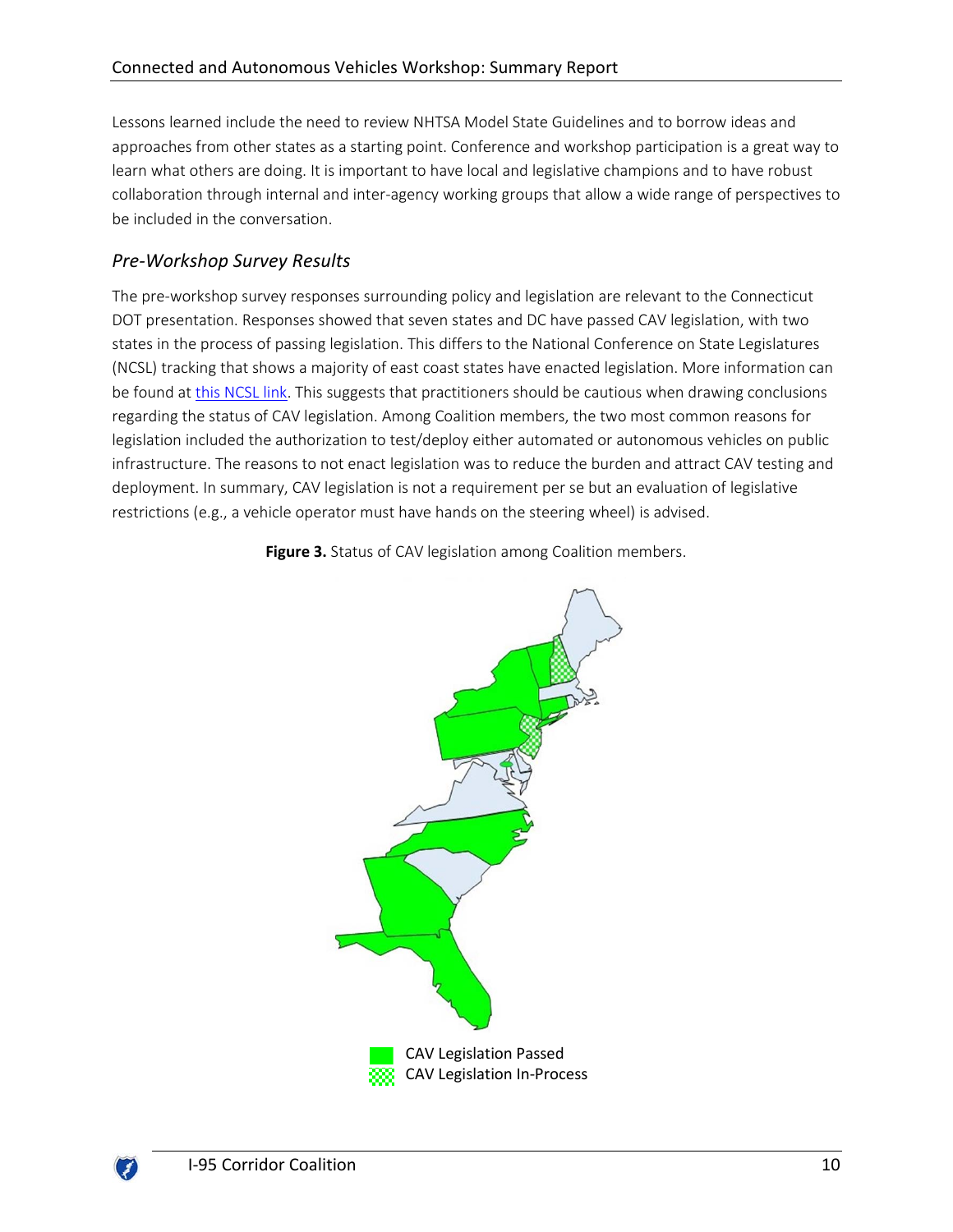Figure 4. Status of CAV legislation nationwide. Blue states are those with enacted legislation, while green states used Executive Orders. Source: [National Conference of State Legislatures.](http://www.ncsl.org/research/transportation/autonomous-vehicles-self-driving-vehicles-enacted-legislation.aspx)



¥.

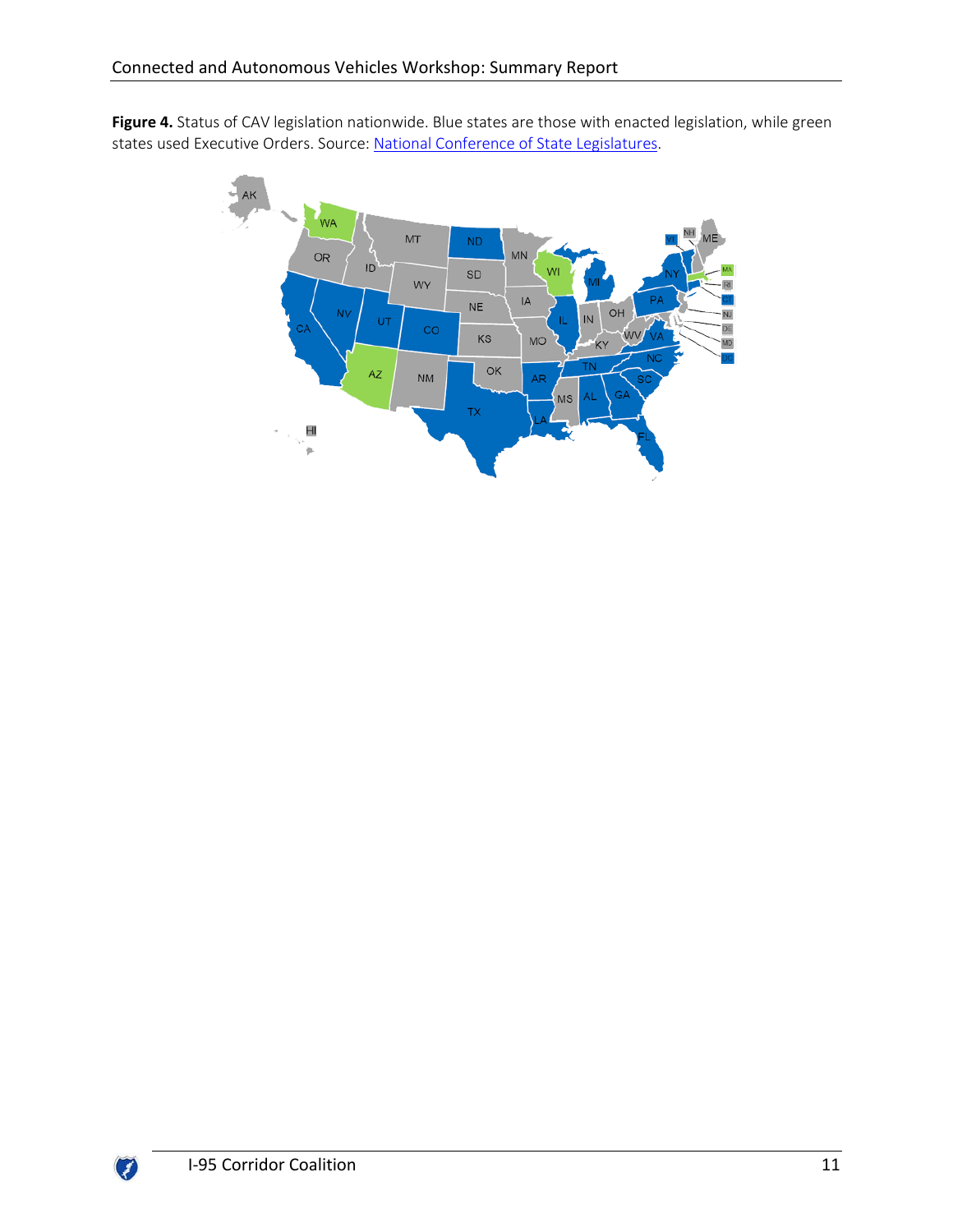## <span id="page-13-0"></span>**Addressing Barriers to Implementation**

The pre-workshop survey results helped start the conversation about barriers to CAV implementation. Figure 5 indicates the count of responses for each of the barriers listed in the survey. These challenges were further discussed during the workshop sessions and the breakout groups. The main barriers raised during the workshop are summarized below along with potential solutions.

"We need to make administrators aware of the need for data analysts for CAV technology"



|  |  | Figure 5. Obstacles encountered by states in CAV efforts. |
|--|--|-----------------------------------------------------------|
|  |  |                                                           |

<span id="page-13-1"></span>

| Human<br><b>Factors</b> | A general misunderstanding and mistrust of CAV exists among policy makers,<br>$\bullet$<br>staff, and the public.<br>Getting CAV understanding to permeate through the entire agency.<br>$\bullet$<br>• General confusion about the levels of autonomy, the types of functions an<br>AV provides, and what is required of a driver in particular driving modes.<br>• People will get into a car with someone they do not know when using ride-<br>hailing services but, may be warier of an autonomous vehicle.<br>Level of safety will likely need to reach that of commercial air travel for<br>$\bullet$<br>people to be comfortable.<br>• Lack of trust in infrastructure owners and operators (IOOs) to test CAVs<br>safely. |
|-------------------------|-----------------------------------------------------------------------------------------------------------------------------------------------------------------------------------------------------------------------------------------------------------------------------------------------------------------------------------------------------------------------------------------------------------------------------------------------------------------------------------------------------------------------------------------------------------------------------------------------------------------------------------------------------------------------------------------------------------------------------------|
|-------------------------|-----------------------------------------------------------------------------------------------------------------------------------------------------------------------------------------------------------------------------------------------------------------------------------------------------------------------------------------------------------------------------------------------------------------------------------------------------------------------------------------------------------------------------------------------------------------------------------------------------------------------------------------------------------------------------------------------------------------------------------|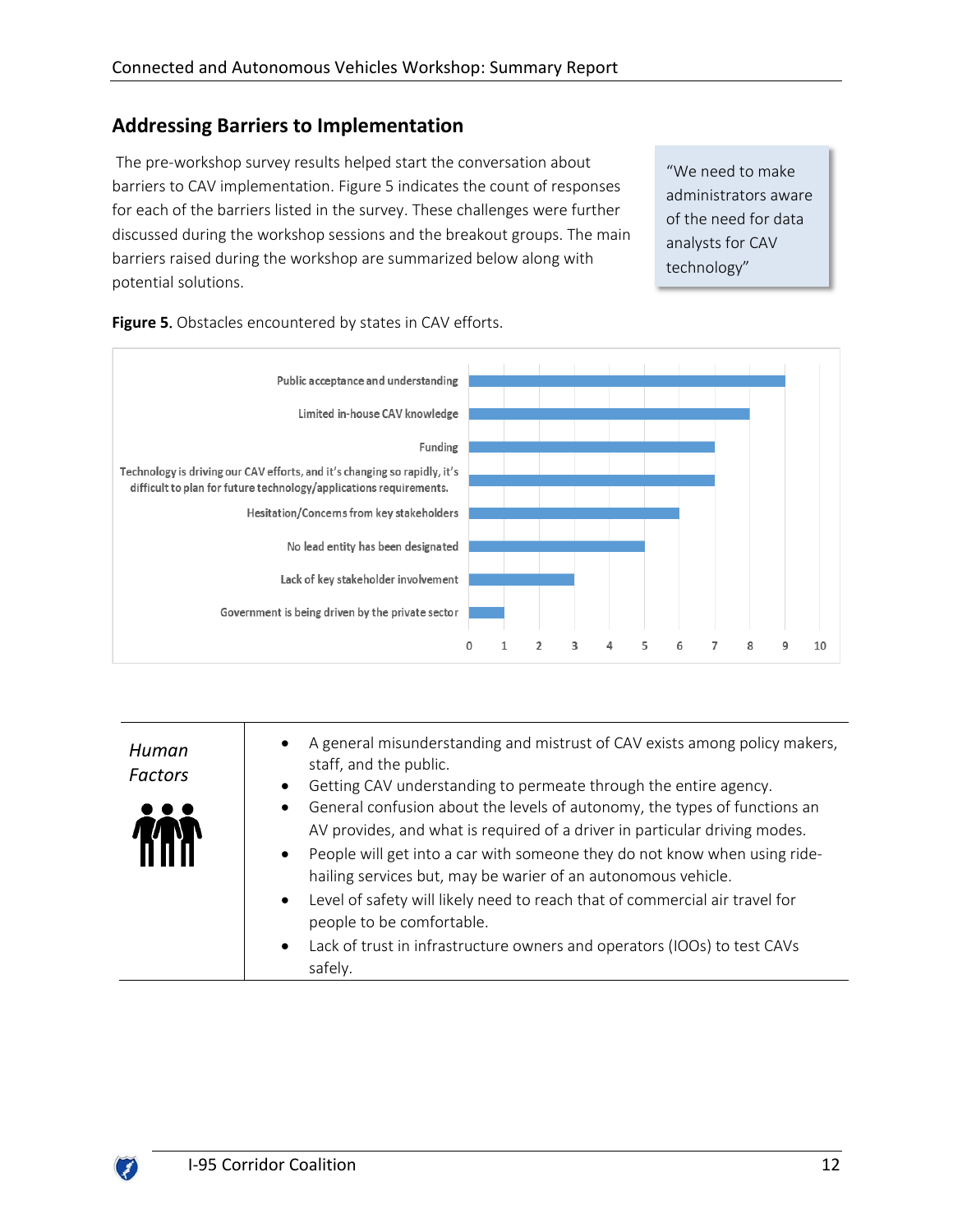inform efforts by other states.

## Solutions:

- Conduct education and outreach activities.
- "Translate" CAV terminology into easy to understand terms
- Partner with MPOs to share information and address misunderstanding and mistrust.
- Highlight rural examples of CAV testing (AVs perceived as only for wealthy and urban areas):
	- o Wyoming DOT pilot.
	- o VDOT rural testing (Smart Road Test Bed in Blacksburg, VA).
- Bring law enforcement into the conversation (alleviate concern that CAV data will be used to issue moving violations).
- Address the "hype" by identifying difficult scenarios and how agencies are prepared for them.
- Take lessons learned from the use of "auto-pilot" in the airline industry to inform approaches for regulation and transitioning from current state (e.g., the use of check-lists, requirement to have a pilot in the cockpit).
- Hold a "data-thon" or other similar technology oriented events to engage with public.
- Develop a single point of contact in a state to become the "face" of CAV.

<span id="page-14-0"></span>

| <i>Institutional</i><br><b>Factors</b> | Technology is changing so rapidly it is difficult to keep up.<br>There is resistance to sharing data due to security concerns and that others<br>will misuse the data and potentially expose the agency.                                                                                                                                                                                                                                                                                                                                              |                                                                                                  |
|----------------------------------------|-------------------------------------------------------------------------------------------------------------------------------------------------------------------------------------------------------------------------------------------------------------------------------------------------------------------------------------------------------------------------------------------------------------------------------------------------------------------------------------------------------------------------------------------------------|--------------------------------------------------------------------------------------------------|
|                                        | • Key skills are lacking among current staff,<br>such as data scientist, data journalist, etc.<br>There is significant uncertainty in a rapidly<br>$\bullet$<br>changing field.<br>Need for a closer working relationship<br>between the DOT and DMV.<br>Lack of clarity in federal and state policies.<br>The procurement process can be long and rigid.<br>There can be a lack of consistency at the executive level.<br>Differing definitions, terminology and complex concepts can be confusing.<br>The effect of CAV on mass transit is unclear. | "We need to make<br>administrators aware of<br>the need for data analysts<br>for CAV technology" |

## Solutions:

• Develop an I-95 Corridor Coalition working group to hold webinars to highlight activities along the east coast.

• Gather open data portal information from VA, FL, DE, and DC to

"There is a lack of IT depth in the workforce"

- Consider partnering with universities and other educational institutions to fill agency skill needs.
- Develop common terminology through things like the AASHTO Pooled Fund research project (SAE levels can be hard to understand)
- Create a centralized repository for research finding that can be put into "action."

I was surprised by "the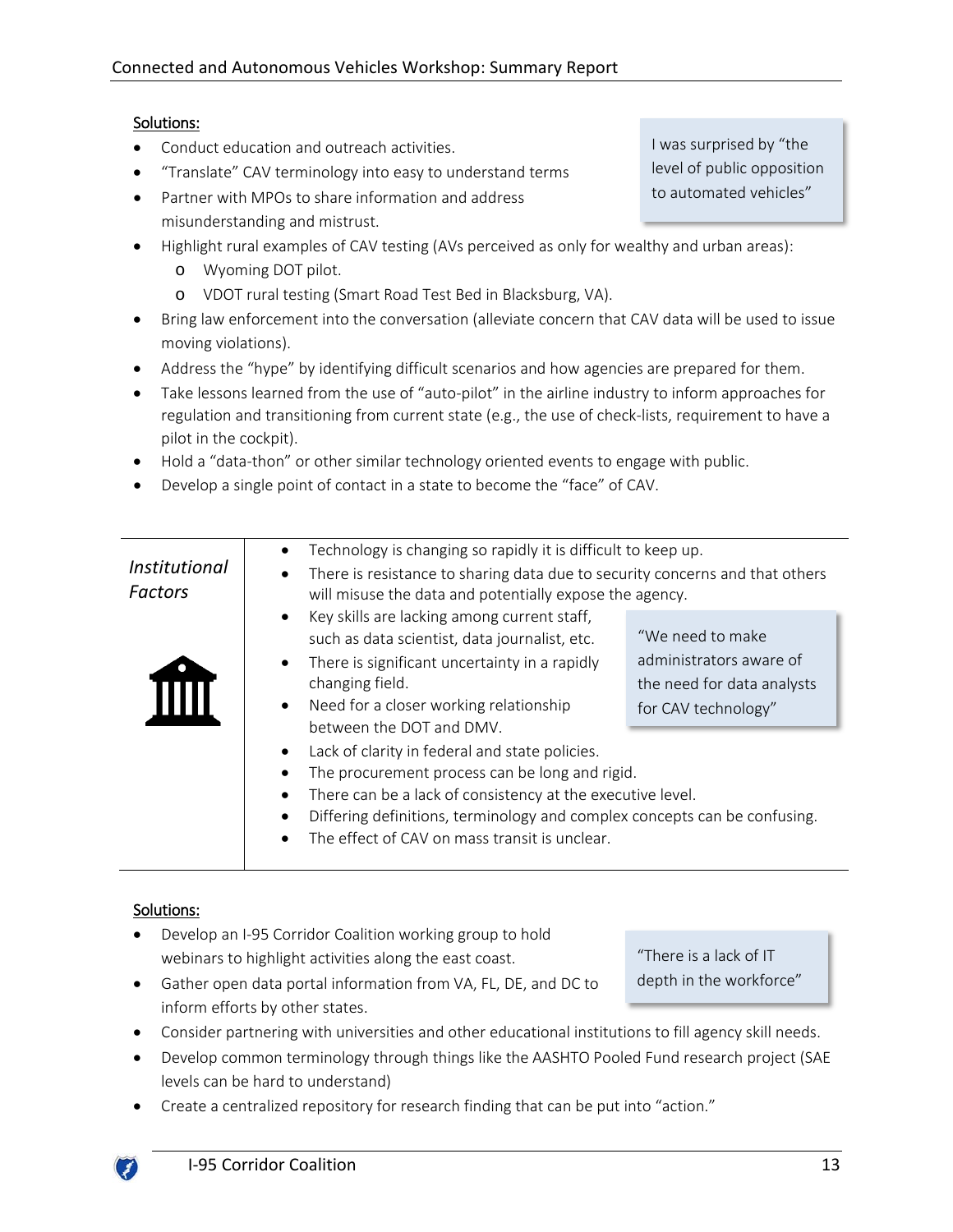- Adjust procurement processes to be less rigid and lengthy.
- Consider MDOT's Expression of Interest form and criteria that promotes a conversation.
- Establishing an evaluation framework while also encouraging innovation.
- Overall, stay nimble to adjust to changes.
- <span id="page-15-0"></span>**Funding** • Because of constrained budgets, funding CAVs will likely reduce funding in<br> **Funding** other areas especially if P3 opportunities cannot be leveraged other areas especially if P3 opportunities cannot be leveraged.



• Keeping infrastructure in a state of good repair is difficult. Investment needs outstrip funding, making it difficult to guarantee acceptable conditions to

#### Solutions:

Use CAVs as justification for state of good repair investments.

OEMs.

- Shift the conversation from state of good repair to the need to modernize infrastructure to support new and beneficial technology.
- Consider FHWA grant funding through Accelerated Innovation Deployment (AID), State Transportation Innovation Council (STIC), Advanced Transportation and Congestion Management Technologies Deployment (ATCMTD) programs.
- To make the case for funding:
	- o Focus on the benefits of CAVs.
	- o Show that CAVs have a positive benefit-cost ratio.
	- o Use before and after studies.
- Agencies should work on and share cost benefit ratios for CAV projects.
- Ensure CAV projects and actions are included in planning documents (e.g., LRTP, STIP).
- Federal funds are eligible for CAV activities, so states should make use of them when needed.

<span id="page-15-1"></span>

| Law<br>Enforcement<br>ŐŐ | Lack of standardization of vehicle capabilities and characteristics make it<br>$\bullet$<br>difficult to have consistent law enforcement and first responder protocols.<br>No standard for vehicle licensing across state lines.<br>$\bullet$<br>Documentation / proof needed that officers will be kept safe in roadways<br>$\bullet$<br>during an incident. |
|--------------------------|---------------------------------------------------------------------------------------------------------------------------------------------------------------------------------------------------------------------------------------------------------------------------------------------------------------------------------------------------------------|
|                          |                                                                                                                                                                                                                                                                                                                                                               |

#### Solutions:

Regular collaboration needed between developers, law enforcement and first responders (e.g., identify training scenarios, establish procedures on how to extricate victims from crashes).

- "Yes, we are expecting CAV; however, to what extent it will affect traffic volumes, routing, etc. this is a dangerous area due to risks. We are investigating how to incorporate this more into
- our LRPs, but not ready to make changes just yet."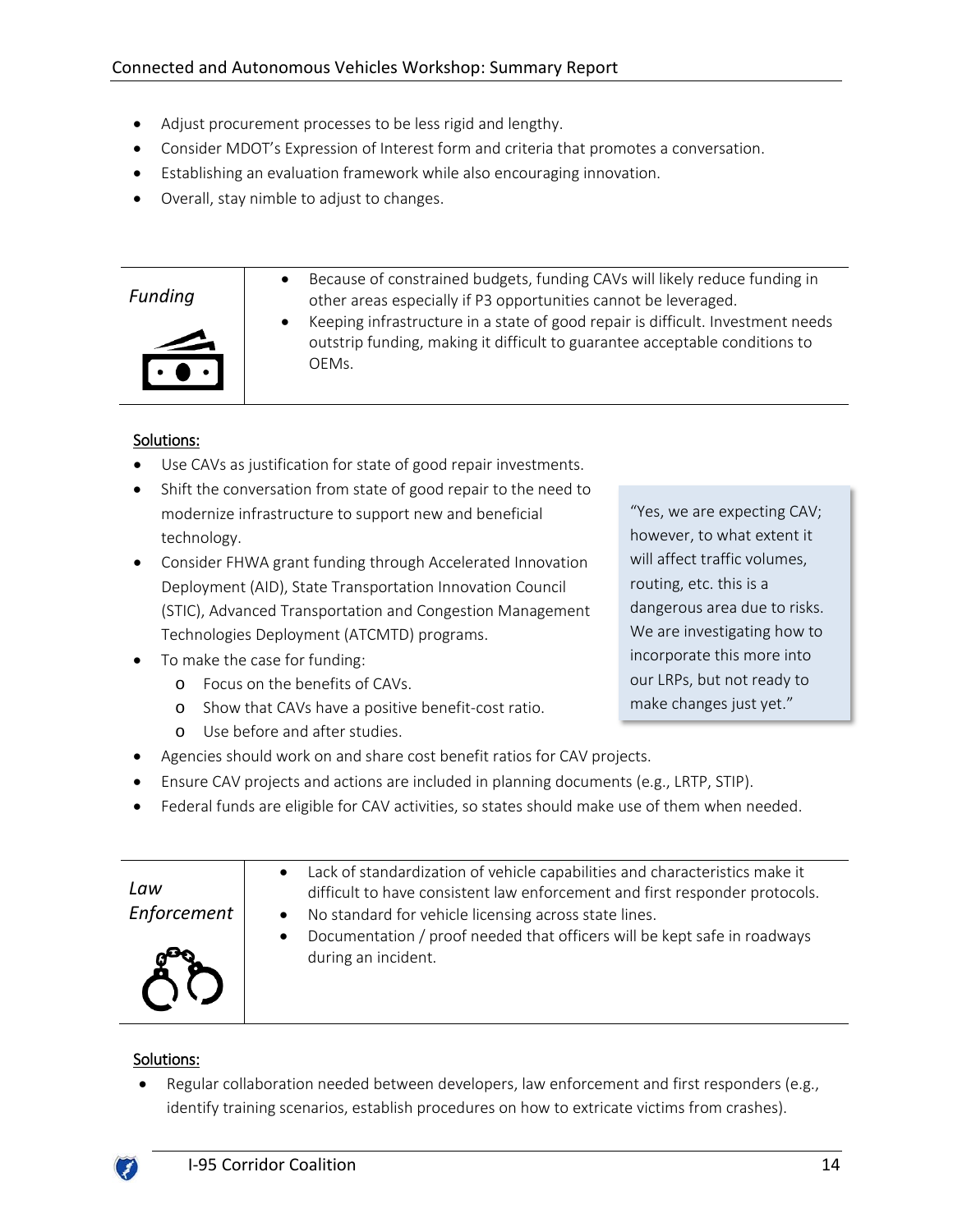- Discussion should include definitions of motor vehicle operational laws.
- Fund law enforcement technology to enable agenies to commuicate with vehicles.
- Need standardization of vehicle shut-off (e.g., how to stop an AV when there is crimial activity).

<span id="page-16-0"></span>

| Operator    | The definition of the driver is changing. Currently, the "driver" is responsible<br>$\bullet$<br>for performance of the vehicle, but this likely will not be true when a vehicle |
|-------------|----------------------------------------------------------------------------------------------------------------------------------------------------------------------------------|
| and Vehicle | is in autonomous mode.                                                                                                                                                           |
| Licensing   | As the definition of the driver changes, the roles of the federal vs. state<br>$\bullet$                                                                                         |
|             | government oversight becomes more unclear.                                                                                                                                       |
|             | The cohabitation of CAV and non-CAV fleet will continue for a long time.                                                                                                         |
|             | Unclear how vehicle safety inspections will be completed given this will<br>$\bullet$                                                                                            |

- require examination of operating systems which will likely be proprietary.
- Given all the unknowns, establishing insurance will be very difficult.

#### Solutions:

- Must define who the operator is (e.g. a person sitting in the vehicle or controlling remotely?).
- Driver education and examination will need to be adjusted to levels of automation.
- Federal and state authorities need to agree on vehicle inspection responsibilities.
- NHTSA recommends that entities provide bonds with a minimum of \$5 million and proof of insurance or selfinsurance. Determine if the minimum should be increased to \$10 million.

#### "It is hard to

legislate/regulate something which you do not understand well. Trying to educate stakeholders and form a common understanding of CAVs, the testing, deployment, technologies, etc. is the most critical need."

- Explore if driver regulation should move away from the DMV to more of a public utility commission, particularly if a CAV is being used to provide a service.
- Assessment of specific use cases are needed (e.g., minors, school buses, visibly handicapped).

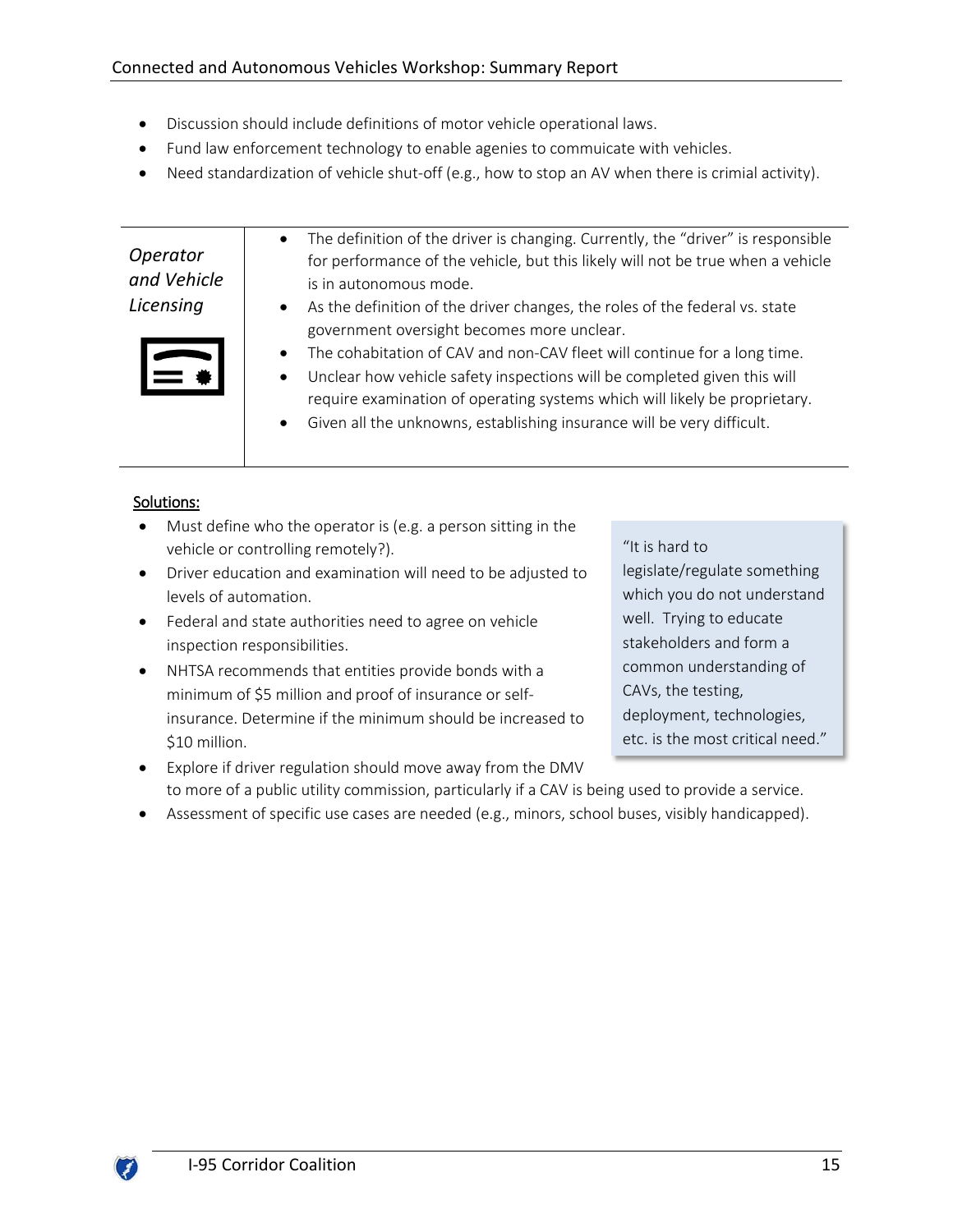## <span id="page-17-0"></span>**Near Term Steps to Moving Forward**

Participants formed breakout groups according to the four topics:

- Infrastructure and Asset Management
- Systems, Data, Communications/Networks
- Education/Outreach and Key Stakeholders
- Policies, Legislation, and Planning

Each group then reported the key elements of discussion to the larger group to ensure all information was shared across all participants. The purpose of this session was to share experiences and consider future actions on a more detailed level in small groups, resulting in a list of implementation actions participants feel are important to accomplish in the next one to three years.

One of the main conclusions that can be drawn from the discussion is the wide-ranging impacts CAVs are likely to have on the transportation system. New infrastructure will be required, such as fiber optic networks that enable communication between and to/from vehicles. However, the impacts are greater than this; even simple infrastructure like signs will need to retrofitted, which has particular implications for work zones that use temporary roadway alignments and signage. The cost of making these seemingly small pieces of the network CAV-compatible may be large.

In order to make smart investments, agencies will need to carefully consider competing priorities. Preparing for CAVs is important, but many other important needs already exist. Using a transportation performance management (TPM) approach, agencies will be better able to prioritize the most critical investments. Related to CAV investments in particular, before and after evaluations will enable agencies to continually adjust and improve investment decisions based on what does and does not work.

TPM relies on data; with the advent of CAV technology, agencies will have to contend with large amounts of data. Managing and sharing this data with key stakeholders (including the industry/private sector) will

I want to "establish a community engagement and education strategy with more external partners"

be critical tasks. Data will need to be efficiently managed to allow timely usage, but also protect the privacy of the general public. To some degree, agencies are already grappling with these issues in other areas of the transportation network; research and experience to date can provide lessons for challenges related specifically to CAV deployment.

In addition to data management, agencies must undertake robust collaboration and coordination. CAV deployment will be streamlined if consistency can be developed through interoperable communication networks, data formats, vehicle licensing, and interfacing with first responders. The private sector should be included in these discussions along with a multitude of others. At the same time, agencies should carefully consider how much the industry's needs should define public investment. While coordination was often discussed, coordination around transit and non-motorized transportation was a minor topic. It will be important to consider the impact of CAVs on complete streets and other elements of the local environment.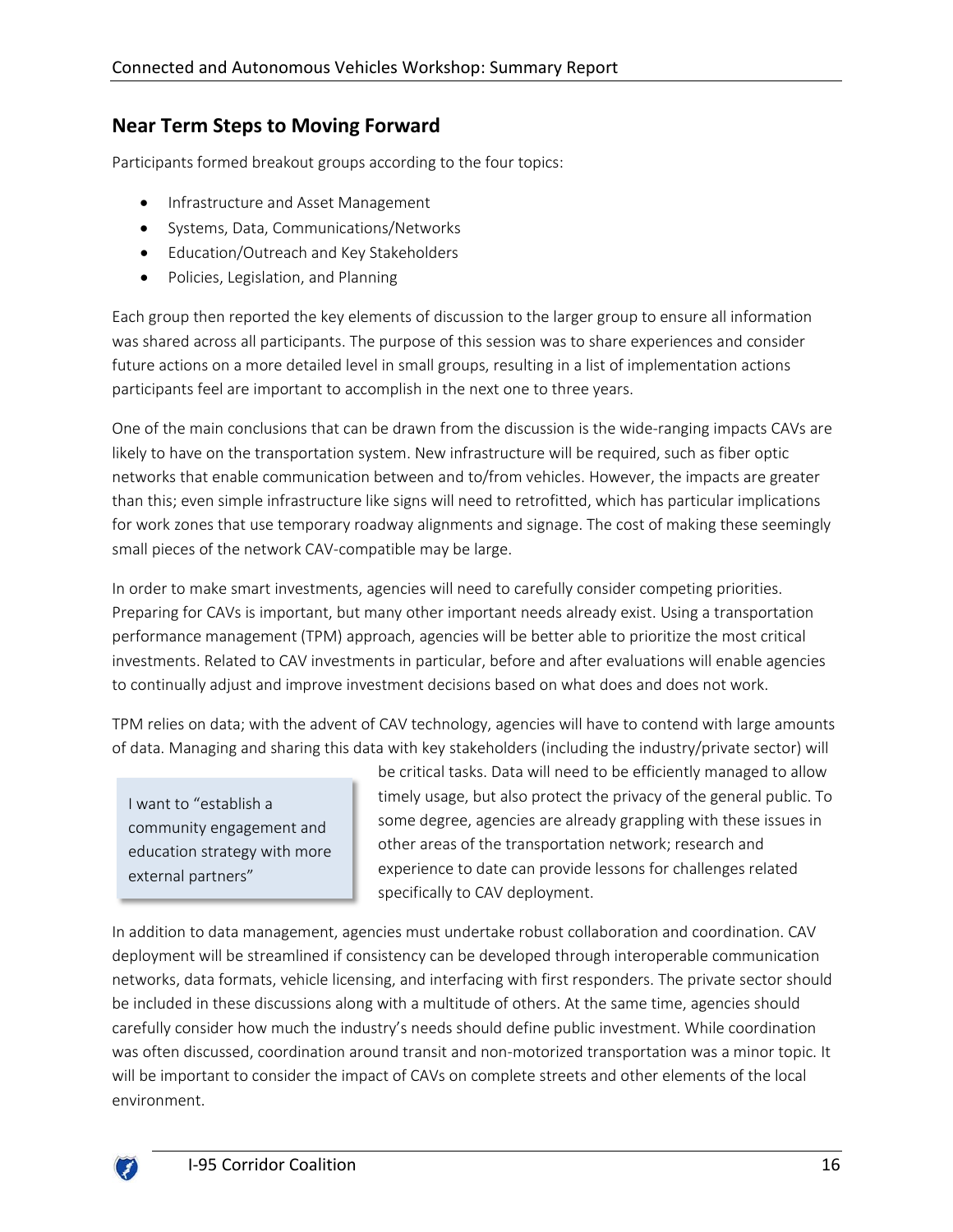Planning will be key to accomplishing agency goals and investing appropriately to support CAVs. This will likely require increased coordination across agencies to bring TSMO, infrastructure development and retrofitting, and other related areas together to form cohesive strategies. However, the process of creating the plans may be just as valuable as the resulting product as it enables stakeholders to be in regular contact and to adjust plans on an iterative basis. Ideally, this will avoid the issue of plans becoming obsolete in a quickly changing industry.

"I'm glad to see the support of officials on such a far-off concept"

## <span id="page-18-0"></span>*Infrastructure and Asset Management*

This discussion applied to physical infrastructure such as roads, bridges, maintenance equipment, pavement markings, and ITS equipment. Questions centered on what infrastructure will need to be enhanced, eliminated, or added to support CAV deployment both in the short term and over the long term, especially considering the many unknowns surrounding CAVs. Discussion also covered various aspects of deployment preparation such as what other modes should be included in the conversation, what steps will be needed for regional deployment of CAVs, and what new stakeholders are now relevant to transportation agencies because of CAV technology.

| <b>Infrastructure</b><br>and Asset<br><b>Management</b> | Signage and Striping<br>Many unknowns still exist regarding what sign structure retrofitting or<br>revised standards (if any) are needed to support CAV. Manufacturers are<br>working with existing signage, but have communicated the need for more<br>consistency across states.<br>There are line striping challenges for DOTs, especially in winter weather<br>states.<br>Work zones need to be equipped with traffic control devices compliant with<br>the Manual on Uniform Traffic Control Devices (MUTCD).                                                     |
|---------------------------------------------------------|------------------------------------------------------------------------------------------------------------------------------------------------------------------------------------------------------------------------------------------------------------------------------------------------------------------------------------------------------------------------------------------------------------------------------------------------------------------------------------------------------------------------------------------------------------------------|
|                                                         | Signaling<br>ITS uptime infrastructure and software needs to be included in planning and<br>implementation.<br>Signal Operations and Timings and Signal Maintenance Agreements need to<br>be considered.<br>States are taking back signal system ownership and costs for system<br>management.                                                                                                                                                                                                                                                                         |
|                                                         | Communication and Management<br>ITS Infrastructure is being used as a means for notifying the public. It is<br>٠<br>difficult to predict in 25 years how will technology have changed - will there<br>be a need for dynamic message signs (DMS)?<br>Identify what changes are necessary in a "CAV World" for Advanced Traffic<br>٠<br>Management Systems (ATMSs) and integrations into TMCs.<br>Determine if there is potential for CAV technology to collect toll payments.<br>$\bullet$<br>Establish pro / con for using dedicated lanes for testing and use of CAV. |

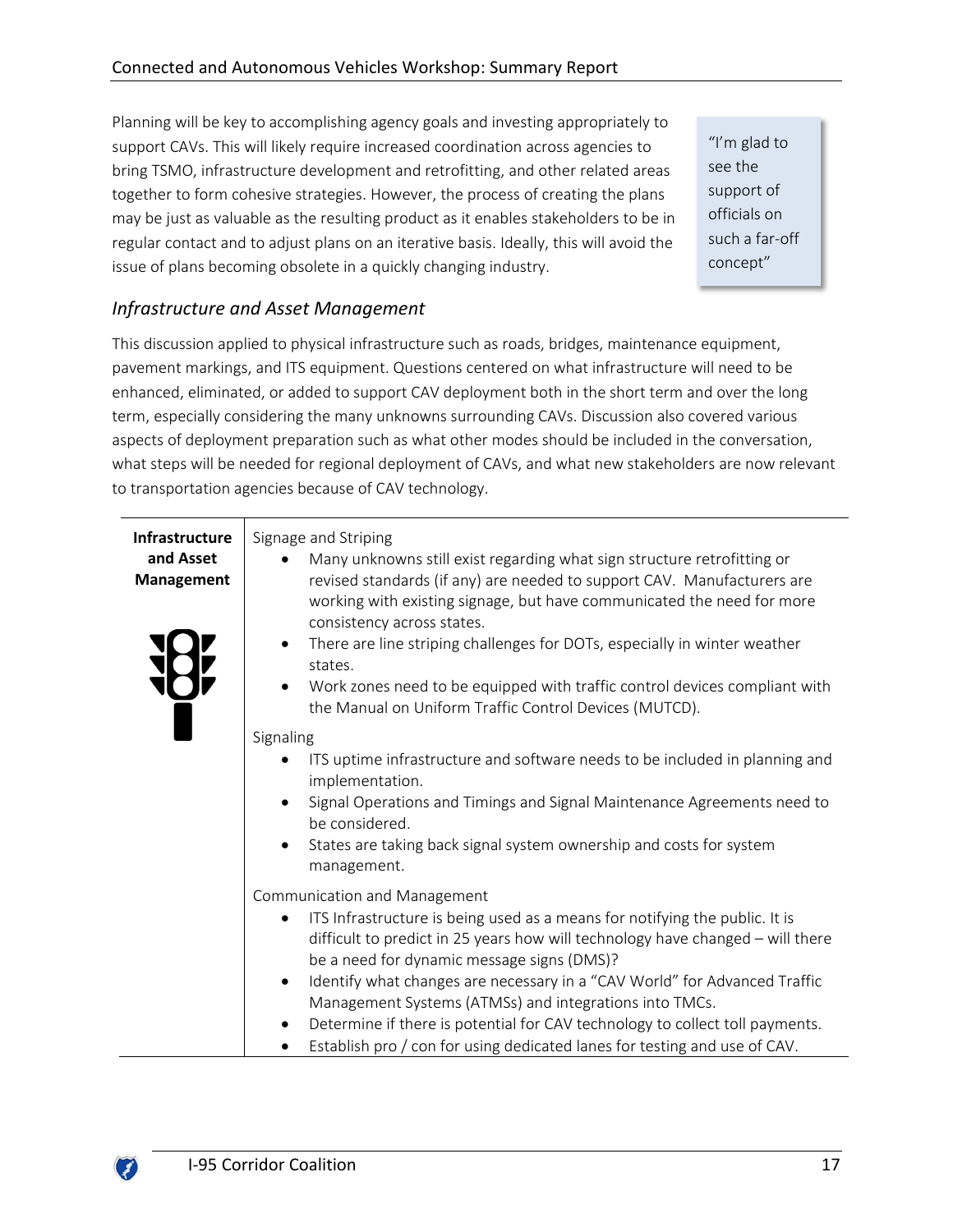| <b>Funding</b>                                                                                | Federal money is eligible for use on CAV work.<br>Consider FHWA grant funding through AID, STIC, ATCMTD.<br>However, funding for CAV projects will likely require reduced funding for<br>$\bullet$<br>other priorities especially if P3 opportunities cannot be leveraged.<br>Agencies should work on and share cost benefit ratios for CAV.<br>Before / after evaluations will be key to making the case for CAV<br>investments.<br>Ensure that CAV projects and actions are included in planning documents<br>(e.g., LRTP, STIP).<br>Agencies can identify projects for CAV deployments even without having<br>dedicated funding.                                                                                                                                                                                                                                                                                                                                     |
|-----------------------------------------------------------------------------------------------|-------------------------------------------------------------------------------------------------------------------------------------------------------------------------------------------------------------------------------------------------------------------------------------------------------------------------------------------------------------------------------------------------------------------------------------------------------------------------------------------------------------------------------------------------------------------------------------------------------------------------------------------------------------------------------------------------------------------------------------------------------------------------------------------------------------------------------------------------------------------------------------------------------------------------------------------------------------------------|
| Multi-modal<br><b>Inclusion</b><br>(freight, non-<br>motorized<br>transportation,<br>transit) | Freight should be included in the CAV conversation from the beginning and<br>on an ongoing basis.<br>Given the tight profit margins in the trucking industry, some suggest that<br>freight will be the first industry to decidedly shift towards CAV technology.<br>Smaller businesses may be at a disadvantage with a shift towards CAV<br>technology.<br>For urban areas where there are large amounts of movement by pedestrians<br>and bicyclists, these modes need to be explored regarding how they would<br>interact with CAV.<br>Identify where CAV technology may have the largest safety effect (e.g.,<br>accidents between larger vehicles and vulnerable road users in urban areas).<br>Transit agency vehicles, airport shuttles, and other transit could be outfitted<br>$\bullet$<br>with the appropriate communication technology like DSRC.<br>Continue assessment of technology deployment to determine what effect<br>CAV will have on mass transit. |

## <span id="page-19-0"></span>*Systems, Data, Communications/Networks*

This breakout group discussed issues surrounding the systems that support data collection, storage, analytics, and dissemination such as probe data, cellular communication, and DSRC. Questions related to what CAV data agencies should and should not be able to access based on the need for planning capabilities, consideration of privacy, and other issues as well as what DOT data might be valuable to the private sector. Discussion also covered issues of data management and methods for sharing across many stakeholders. Related to communications, discussion focused on critical conditions to be addressed to support CAVs in general, but also specifically related to ensuring interjurisdictional interoperability. Finally, participants discussed key elements of the transportation system that could be short term priorities for improved connectivity.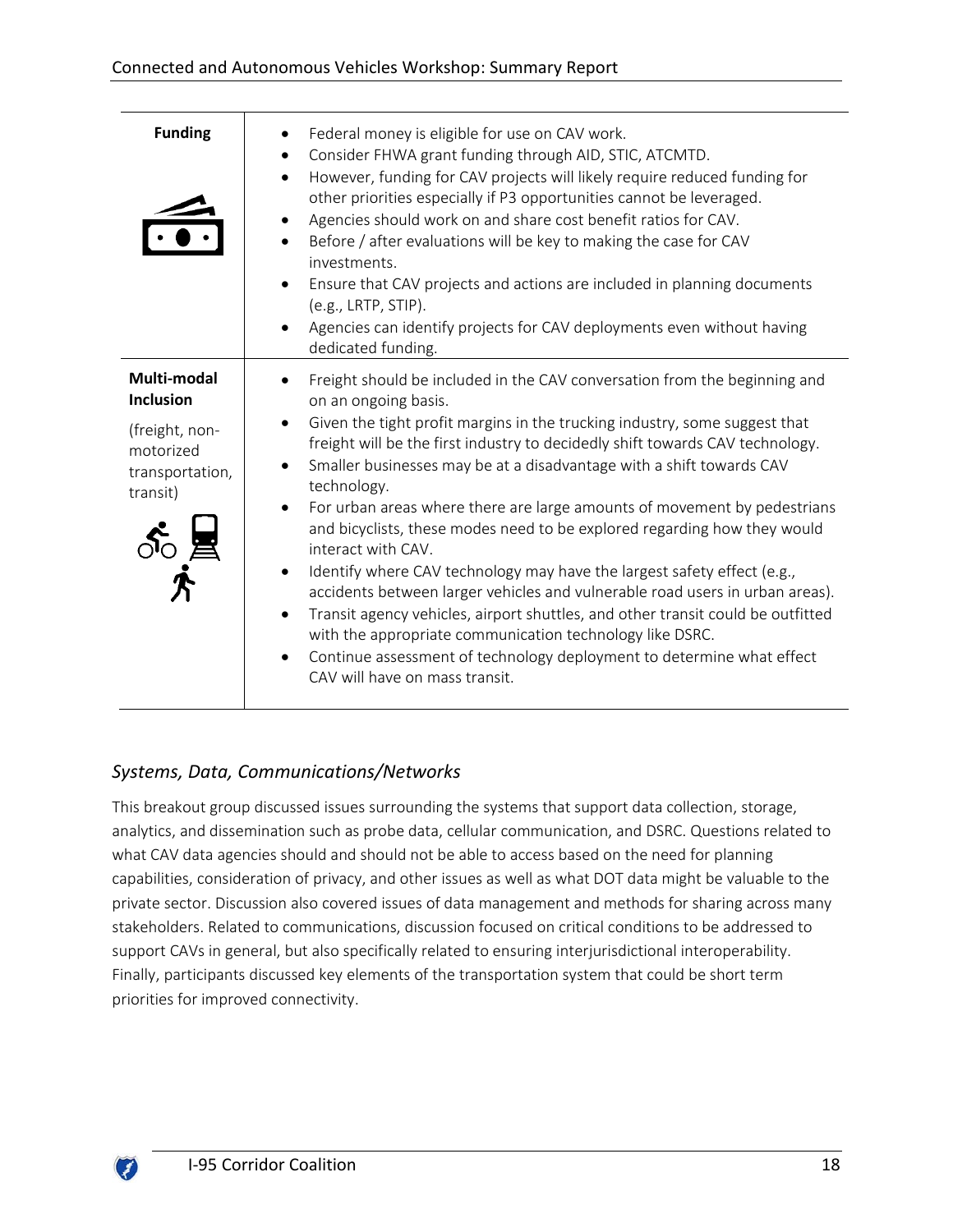| Communication<br>Infrastructure | Contingency plans need to exist for when communication infrastructure<br>$\bullet$<br>fails<br>Communication systems need to be agnostic and interoperable.<br>٠<br>Agencies need to develop a policy that guides decisions about 5G vs. DSRC<br>$\bullet$<br>technology usage in the absence of federal guidelines.<br>Capital plans are needed for fiber/backhauls, DSRC, and/or cell data for<br>٠<br>network coverage<br>Share best practices / approach with constructing fiber network<br>٠<br>While fiber may be attractive, it is very expensive and may be out of reach<br>$\bullet$<br>for some DOTs so, other communication networks (e.g., satellite with cellar<br>capabilities) need to be considered.                                                                                                                                                                                                                                                                                       |
|---------------------------------|------------------------------------------------------------------------------------------------------------------------------------------------------------------------------------------------------------------------------------------------------------------------------------------------------------------------------------------------------------------------------------------------------------------------------------------------------------------------------------------------------------------------------------------------------------------------------------------------------------------------------------------------------------------------------------------------------------------------------------------------------------------------------------------------------------------------------------------------------------------------------------------------------------------------------------------------------------------------------------------------------------|
| Data Exchange                   | What data should transportation agencies have access to from CAV?<br>Vehicle classification<br>Vehicle identification number and make/model<br><b>Braking</b><br>Lights and wipers usage<br>Stability control<br>Traction<br>Pedestrian detection<br>Wrong-way driving<br>٠<br>Temperature<br>٠<br>Aggregated occupancy and speed<br>٠<br>Aggregated origin-destination data<br>٠                                                                                                                                                                                                                                                                                                                                                                                                                                                                                                                                                                                                                          |
|                                 | What data should agencies not have access to from CAV?<br>Personal data<br>$\bullet$<br>Vehicle-specific data<br>Enforcement data<br>$\bullet$<br>Red light running data<br>Non-aggregated occupancy and speed data<br>What data do DOTs have that would be of value to the CAV private sector?<br>(Note: the private sector may also produce these data so a two-way data exchange<br>may be beneficial)<br>Signal phasing and timing data<br>٠<br>Variable speed limit placements and speed limit sectors<br>٠<br>Signing and pavement marking conditions<br>٠<br>Work zone conditions in real time at the lane usage level<br>٠<br>Special event information and incident data<br>٠<br>Mapping data<br>٠<br>Routing information<br>٠<br>Roadway restrictions<br>٠<br>Overweight/over height data along with weight restrictions<br>٠<br>Truck parking and weigh station facilities<br>٠<br>Toll information/high occupancy vehicle (HOV)/HOT facilities<br>٠<br>Transit/automatic vehicle location data |

 $\bullet$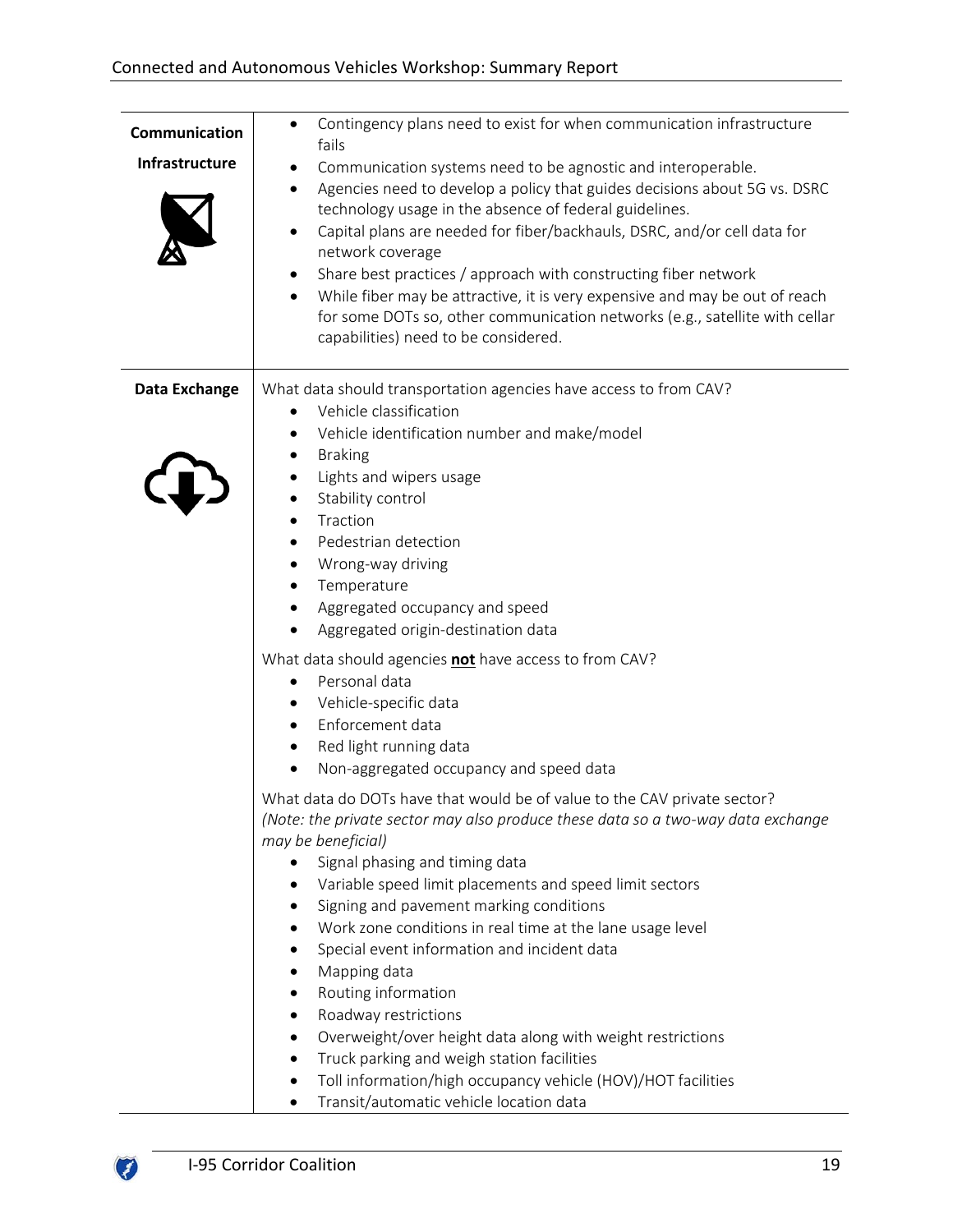| Data<br>Management<br>and Validation | The data will be sophisticated and real time.<br>Data standards need to be in place to enable interoperability between a<br>$\bullet$<br>range of manufacturers and agencies<br>Data needs to be made available in the same format from all DOTs and<br>manufacturers.<br>Workforce development will be needed and there will likely be consultant<br>$\bullet$<br>support alongside in-house staff.<br>Private data will need to be aggregated.<br>$\bullet$<br>Networks will need to be reviewed for security and possibly even be rebuilt.<br>٠<br>Mapping and geographic information system utilities would need to be<br>$\bullet$<br>updated so that DOTS can provide data in a timely and consistent manner. |
|--------------------------------------|---------------------------------------------------------------------------------------------------------------------------------------------------------------------------------------------------------------------------------------------------------------------------------------------------------------------------------------------------------------------------------------------------------------------------------------------------------------------------------------------------------------------------------------------------------------------------------------------------------------------------------------------------------------------------------------------------------------------|
|                                      | There is the need to discuss latency in mapping (updates for design<br>$\bullet$<br>changes, construction activities, etc. lagging).                                                                                                                                                                                                                                                                                                                                                                                                                                                                                                                                                                                |

## <span id="page-21-0"></span>*Education/Outreach and Key Stakeholders*

The third breakout group focused on efforts to enhance understanding of CAVs across key stakeholders, including the general public, senior managers, elected officials, and the private sector. Questions related to determining potential benefits from working with particular stakeholders as well as their appropriate

|                          | roles. Discussion also included barriers to promoting CAV                |
|--------------------------|--------------------------------------------------------------------------|
| "I would not have        | understanding, how to address law enforcement concerns, and how to       |
| thought to work with the | build strong partnerships with the private sector and universities while |
| Department of Aging"     | ensuring the agency's voice remains strong.                              |
|                          |                                                                          |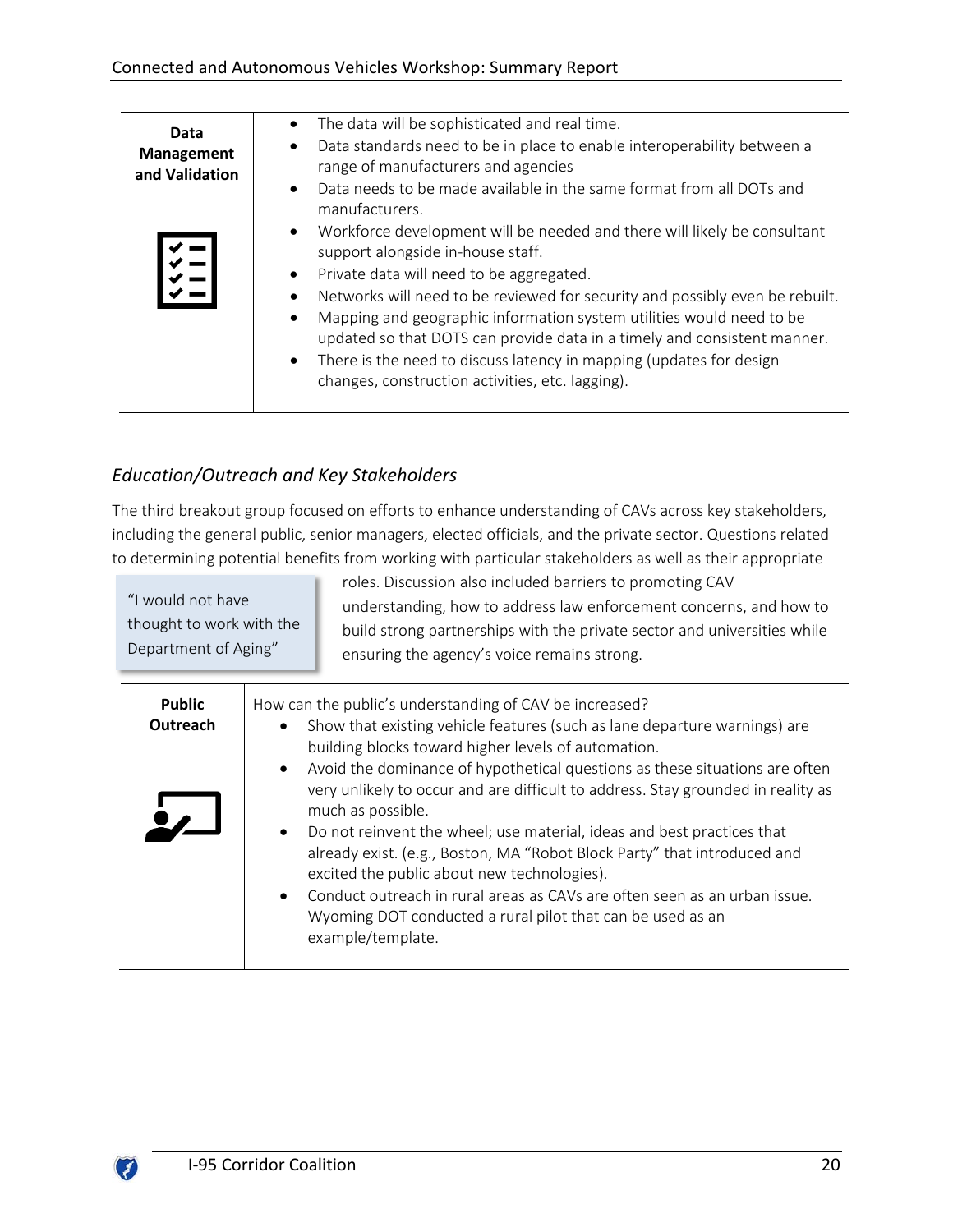| <b>Stakeholders</b> | Who are the most important stakeholders? (Note: these are not in order of<br>importance).<br>The general public<br>Universities that develop CAV-related curricula<br>Vocational and technical schools<br>Technology developers<br>Investors<br>Planners<br>Infrastructure and asset management staff<br>Public officials, including executive and legislative branches<br>٠<br>Law Enforcement and First Responders<br>$\bullet$ |
|---------------------|-----------------------------------------------------------------------------------------------------------------------------------------------------------------------------------------------------------------------------------------------------------------------------------------------------------------------------------------------------------------------------------------------------------------------------------|
| Partnerships        | With the private sector<br>Continue to invite industry representatives to working groups-this is<br>essential.<br>Establish regular communication between DOTs and the private sector/OEMs<br>so both parties understand what each other's needs.<br>Both sides (private and public) are indicating more engagement with each<br>other is necessary.                                                                              |
|                     | With other state DOTs<br>Work together as a group of states because a collective power is greater than<br>a fragmented and varying message.<br>Work with other state agency staff within state administrations.<br>$\bullet$<br>Take advantage of existing forums such as auto shows or other city or state<br>forums.<br>Identify those aspects of data, program, and projects that can be shared.                               |

## <span id="page-22-0"></span>*Policies, Legislation, and Planning*

Discussion focused on efforts to establish appropriate testing environments for CAVs in addition to issues of interoperability and coordination. Topics included possible changes to operator and vehicle licensing, insurance regulations, and other laws to remove barriers to CAV deployment. Planning issues were also discussed, including the incorporation of CAV impacts into long range planning, how a state

"I assumed the answer to the question, 'do we need legislation to CAVs?' was 'yes'" but that is not the case.

policy/strategic plan might be developed, and how these documents relate to existing planning documents. Discussion touched on inter-jurisdictional issues as well such as recognition of operator and vehicles across state lines.

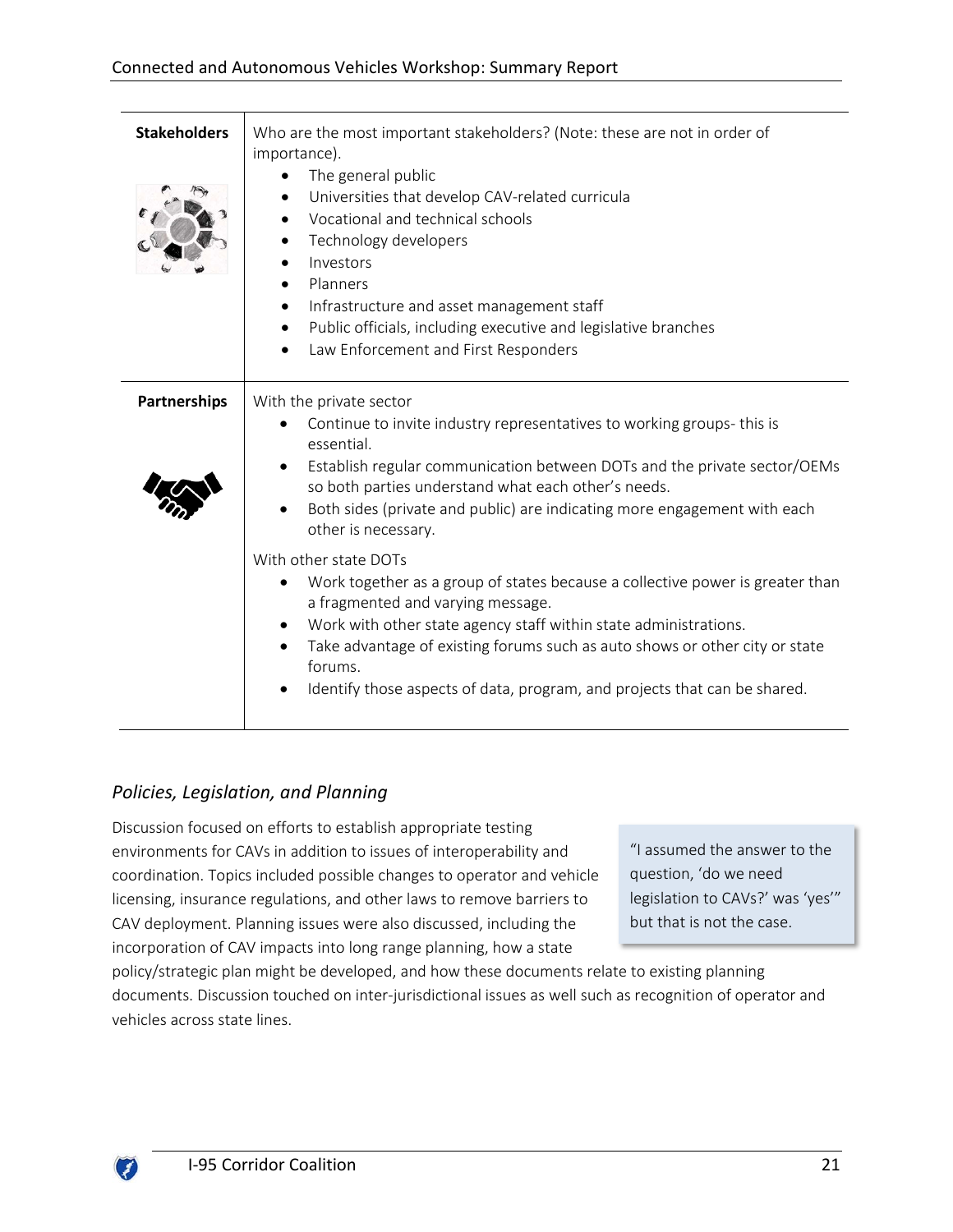| <b>Overall</b><br><b>Approaches</b>  | States need to identify a leader.<br>Start with small steps.<br>States need to include CAV in TSMO planning.<br>$\bullet$<br>There needs to be master plan for ITS and communications that includes CAV<br>$\bullet$<br>for both freeways and arterials.<br>Should there be an engineering directive for projects to include CAV/ITS<br>$\bullet$<br>infrastructure or to develop master plans for DOTs?                                                                                                                                                                                                                                                                                                                                                                                                                                                                                                                                                                                                                                                                                                                                                                                                                                                                                                                                                                                 |  |  |
|--------------------------------------|------------------------------------------------------------------------------------------------------------------------------------------------------------------------------------------------------------------------------------------------------------------------------------------------------------------------------------------------------------------------------------------------------------------------------------------------------------------------------------------------------------------------------------------------------------------------------------------------------------------------------------------------------------------------------------------------------------------------------------------------------------------------------------------------------------------------------------------------------------------------------------------------------------------------------------------------------------------------------------------------------------------------------------------------------------------------------------------------------------------------------------------------------------------------------------------------------------------------------------------------------------------------------------------------------------------------------------------------------------------------------------------|--|--|
| CAV Policy/<br><b>Strategic Plan</b> | The process of developing the plan is truly valuable in itself.<br>As much as possible, policy development should attempt to keep pace with<br>technology and be iterative.<br>Maintain regular contact with the industry.<br>٠<br>Beneficial to merge ITS, CAV, and AV into a single category<br>$\bullet$<br>Research needs and partnerships with academia need to be highlighted<br>٠<br>New Jersey has modeled what current trip patterns would look like if<br>$\bullet$<br>provided by taxis as a way to begin understanding the impact of CAVs.<br>Map accuracy is critically important; when DOTs change roadways, reality<br>$\bullet$<br>does not align with the map. Manufacturers will be unwilling to deal with<br>each state separately for updated information.                                                                                                                                                                                                                                                                                                                                                                                                                                                                                                                                                                                                           |  |  |
| <b>Long Range</b><br><b>Planning</b> | Use a travel demand model that can reflect<br>"Our DOT is working<br>CAV scenarios. This can help define what<br>assess and analyze CAV<br>trips / demand they serve, what could they<br>serve and fleet penetration.<br>scenarios to include on<br>Land use: conversion of parking facilities<br>our statewide travel<br>once CAV are more prevalent (however,<br>demand model (e.g.,<br>some parking will likely be necessary when<br>technology development,<br>AVs are not in use)<br>market penetration"<br>Plans need to consider operational ideas<br>and determine what the agency of the<br>future needs to think about.<br>Address how to bring CAV benefits to BOTH urban and rural areas.<br>Most states have no option, but to focus on the state of good repair (SOGR)<br>when planning investment strategies. Use CAV as an argument for SOGR.<br>Model future mass transit demand / behavior to better understand<br>relationship to CAV.<br>State experiences<br>South Carolina increased the gas tax and is already being questioned about<br>whether corridor investments are still necessary.<br>Pennsylvania is starting to look at restructuring existing plans considering<br>technology changes. There is cultural resistance to making changes.<br>The Virginia DOT is working on education outreach to MPOs to develop some<br>agreement as to future impacts. |  |  |

 $\bullet$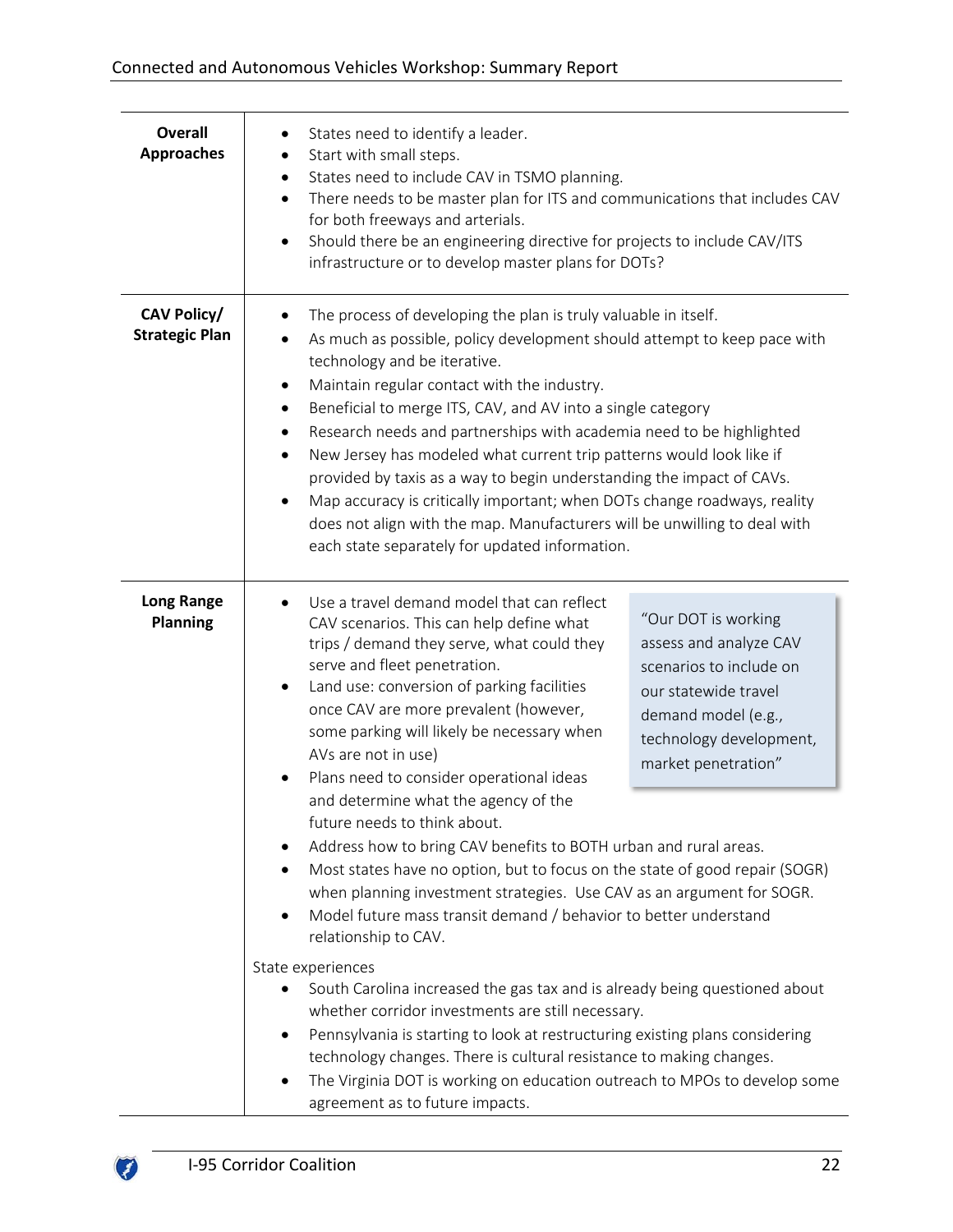## <span id="page-24-0"></span>**Session 5: The Way Forward**

At the conclusion of the workshop, participants were asked to prioritize next steps for both individual agencies as well as for the region/the I-95 Corridor Coalition. The result of this concluding session was an indication of the highest priorities for agencies to consider and for the region to work on collaboratively. The initial list of actions were generated from across the

"I want to look at getting other agencies involved"

workshop discussions. When participants prioritized actions, they were asked to pay particular attention to barriers and ideas on how to overcome those barriers.

#### <span id="page-24-1"></span>*For Agencies*

What are the highest priority actions for DOTs?

| <b>High priority</b>   | Identify a leader<br>Create a strategic vision focused on the "why": safety, congestion<br>relief, emergency response, economic development<br>Start a stakeholder group to understand agency culture, work with<br>$\bullet$<br>WAZE/Google/others in the private sector, and consider how to<br>include CV systems in procurement/construction projects<br>Link SOGR investments to CAV and the need to modernize<br>infrastructure                         |
|------------------------|---------------------------------------------------------------------------------------------------------------------------------------------------------------------------------------------------------------------------------------------------------------------------------------------------------------------------------------------------------------------------------------------------------------------------------------------------------------|
| <b>Medium priority</b> | Foster leadership buy-in across multiple stakeholders<br>Conduct regulatory/legislative review of vehicle codes for CAV and<br>$\bullet$<br>consider how FCC rules may affect them.<br>Engage in testing and pilot projects that can produce basic information<br>needed for future work. Use the SPaT challenge as part of the regional<br>approach to develop consolidated operations and data standards.<br>Decide if there is a want/need for legislation |
| Low priority           | Develop communication strategy and outreach/educational material<br>(e.g., webpage)<br>Identify potential projects even if no funding is available<br>Work with FHWA Division Offices to voice state DOT needs                                                                                                                                                                                                                                                |
| Overall                | Remember to start small                                                                                                                                                                                                                                                                                                                                                                                                                                       |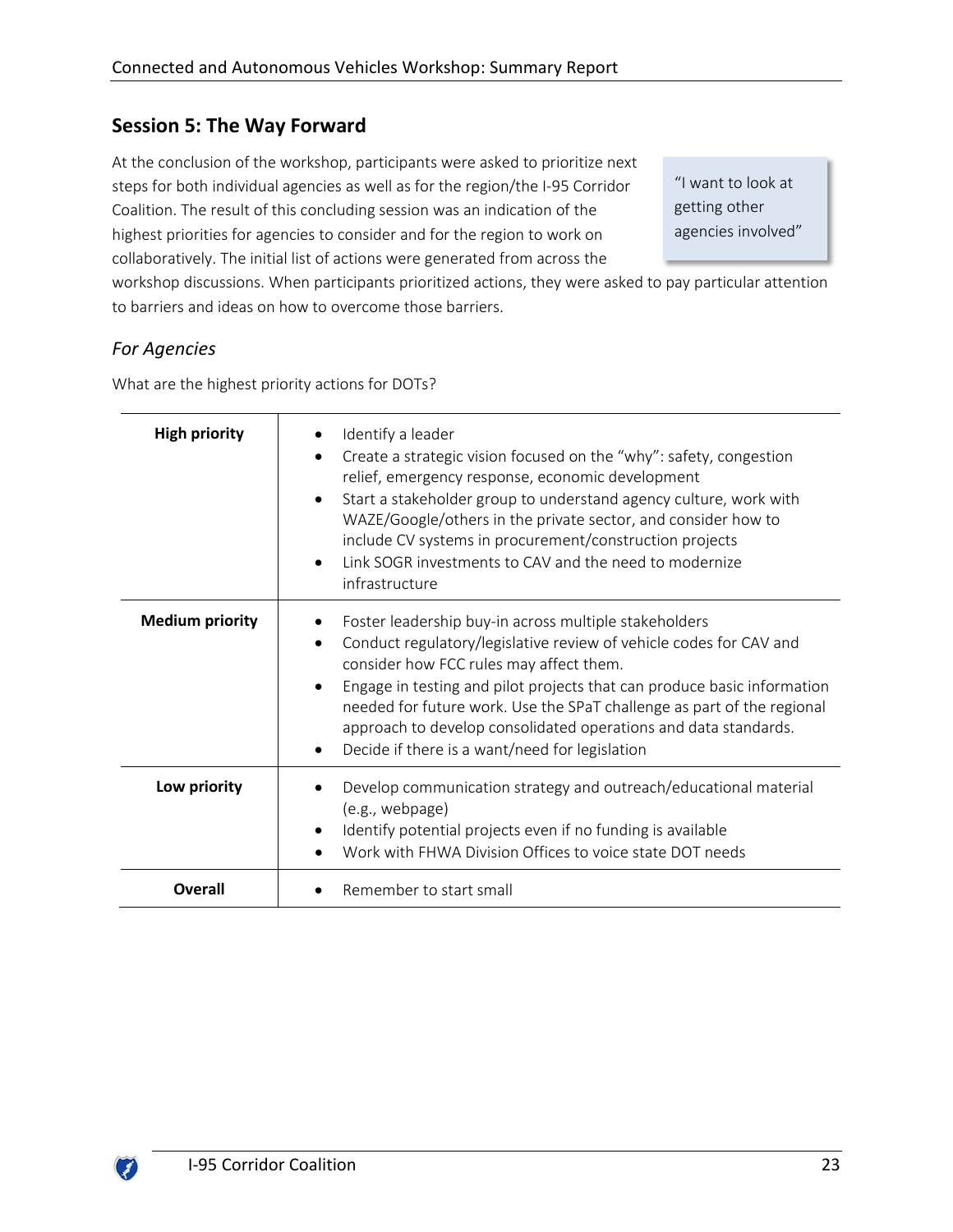## <span id="page-25-0"></span>*For the Region / I-95 Coalition*

|  |  |  |  | What are the highest priority actions for the region/Coalition? |
|--|--|--|--|-----------------------------------------------------------------|
|--|--|--|--|-----------------------------------------------------------------|

| <b>High priority</b>   | Create a working group to keep Coalition member informed about<br>actions to take "today"<br>Develop a CAV Academy in a similar manner as the Operations<br>$\bullet$<br>Academy and the Freight Academy)<br>Compile lessons learned from pilots<br>Identify key insights applicable today coming from research<br>٠<br>Work on regional funding opportunities (e.g., grant applications to<br>ATCMTD, AID, STIC and or National Cooperative Highway Research<br>Program proposal. A potential topic is the broader impacts of CAVs on<br>safety, mobility, and the economy (such as job displacement because<br>of automation).<br>Develop data and CAV formats and standards to promote consistency<br>and interoperability across states (benefits for both states and the<br>industry)<br>Develop a library of member documents<br>Gather examples of open data portals (starting with information from<br>$\bullet$<br>VA, FL, DE, DC) |
|------------------------|---------------------------------------------------------------------------------------------------------------------------------------------------------------------------------------------------------------------------------------------------------------------------------------------------------------------------------------------------------------------------------------------------------------------------------------------------------------------------------------------------------------------------------------------------------------------------------------------------------------------------------------------------------------------------------------------------------------------------------------------------------------------------------------------------------------------------------------------------------------------------------------------------------------------------------------------|
| <b>Medium priority</b> | Endorse common terminology<br>Generate educational/outreach material, toolkits, etc. to maintain a<br>٠<br>consistent message for full-corridor connectivity, among others<br>Get diverse stakeholders together (freight, rail, law enforcement, etc.)<br>Create a forum for information exchange, such as a listserv<br>Multi-state truck platooning pilot or demo<br>Investigate what is happening at ports<br>Explore rural highway examples                                                                                                                                                                                                                                                                                                                                                                                                                                                                                             |
| Low priority           | Develop guidance on commercial value of the right of way<br>Coordinate comments to USDOT<br>٠                                                                                                                                                                                                                                                                                                                                                                                                                                                                                                                                                                                                                                                                                                                                                                                                                                               |

 $\boldsymbol{G}$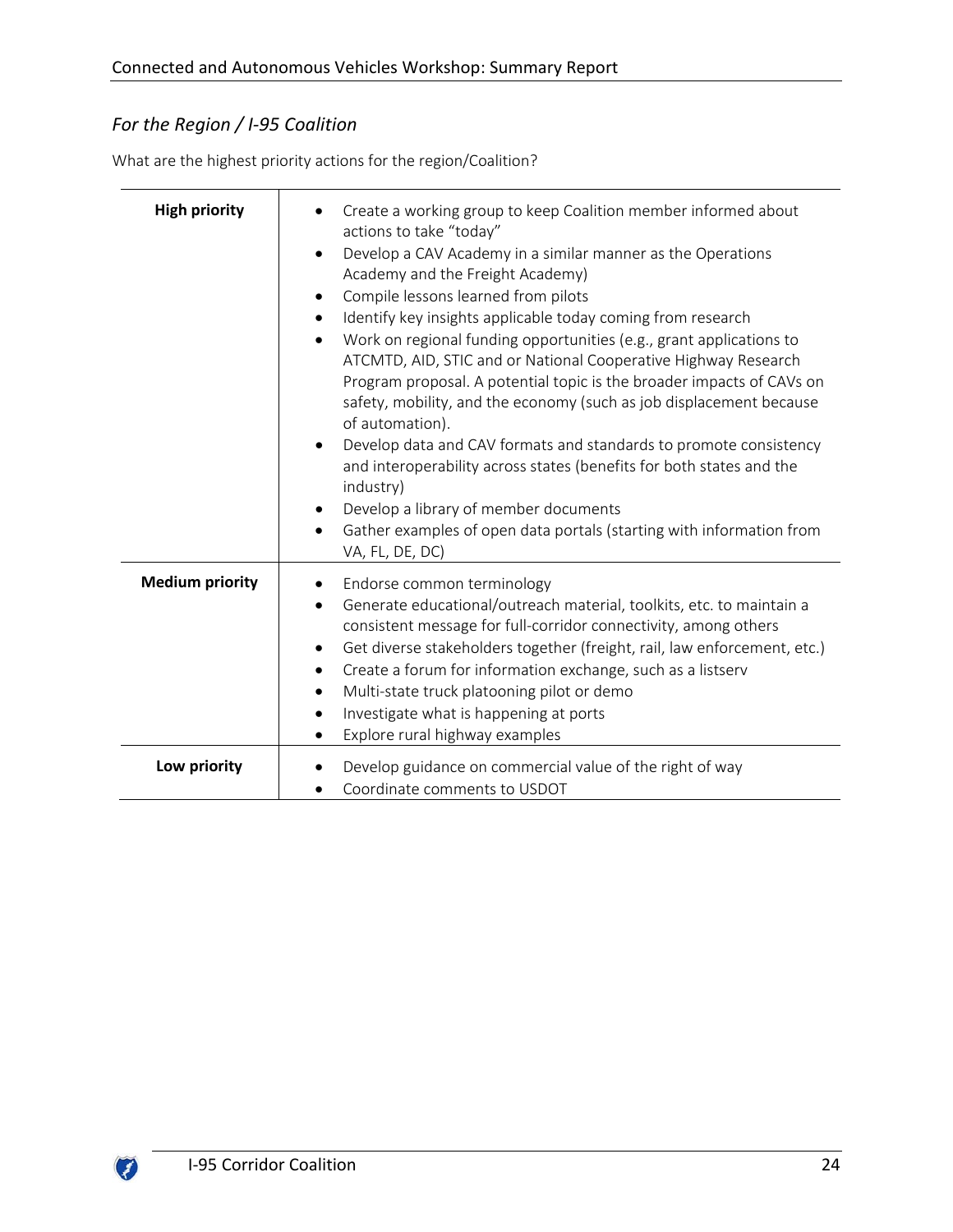## <span id="page-26-0"></span>**Appendix A: Workshop Participants**

 $\boldsymbol{G}$ 

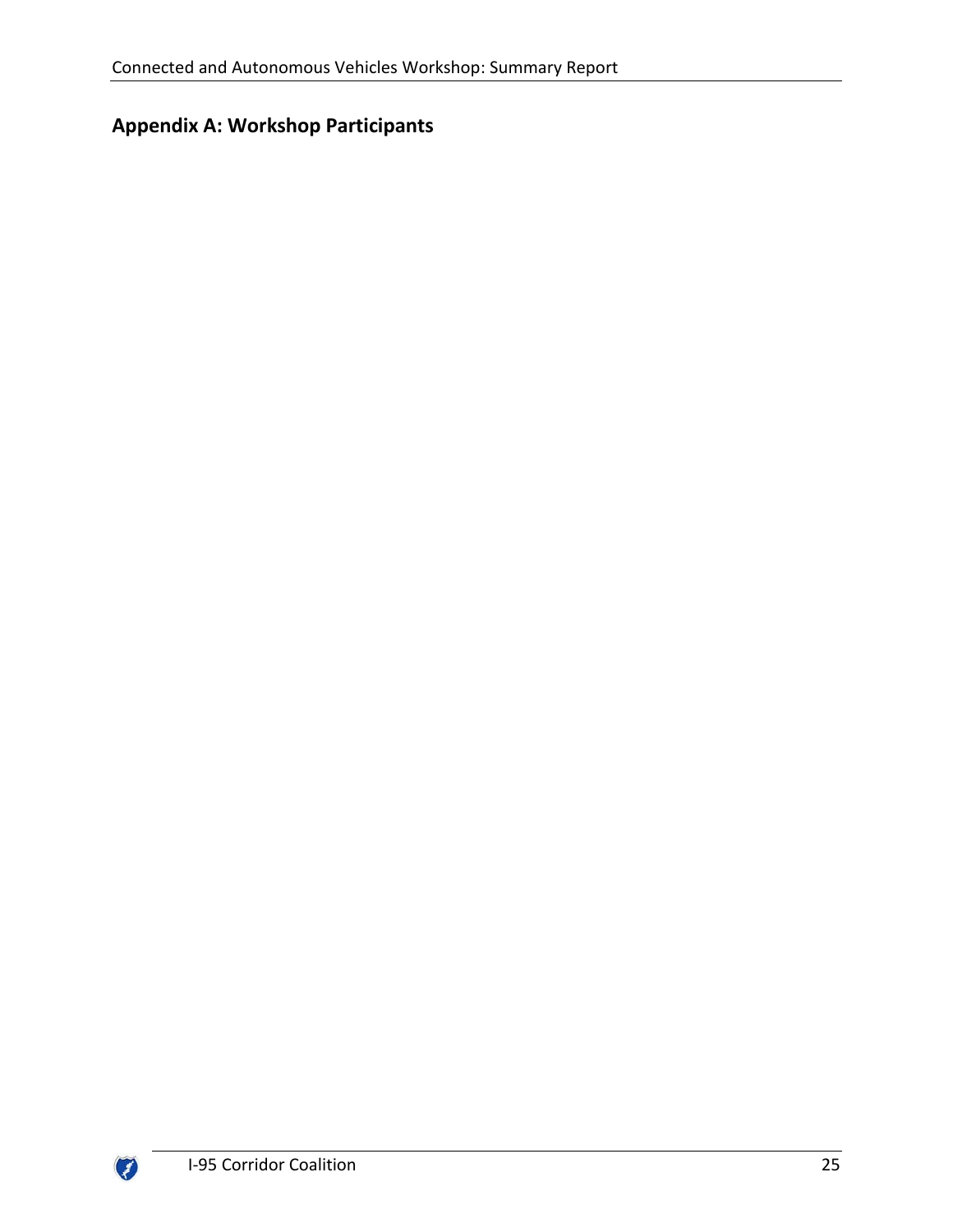| <b>Agency</b>            | <b>Participant</b>     | <b>Title</b>                                             |  |
|--------------------------|------------------------|----------------------------------------------------------|--|
|                          | Peter Calcaterra       | <b>Strategic Planning and Projects</b>                   |  |
| Connecticut DOT          | Kevin Danh             | <b>Transportation Engineer</b>                           |  |
|                          | Jennifer Cohan         | Secretary                                                |  |
| Delaware DOT             | <b>Shante Hastings</b> | Deputy Director, Transportation Solutions                |  |
| District of Columbia     | Soumya Dey             | Director of Research and Technology Transfer             |  |
| <b>DOT</b>               | Suzette Robinson       | Chief Operating Officer                                  |  |
| Florida DOT              | Raj Ponnaluri          | State Arterial Management Systems Engineer               |  |
| Georgia DOT              | Andrew Heath           | Administrator, Office of Traffic Operations              |  |
|                          | Matt Glasser           | Assistant State ITS Engineer                             |  |
| Maine DOT                | Luke Lorrimer          | Assistant Engineer                                       |  |
|                          | Herb Thomson           | Director, Bureau of Transportation Systems Planning      |  |
| Maryland MVA             | Chrissy Nizer          | Administrator, Maryland Motor Vehicle Administration     |  |
| MD State Highway         | Carole Delion          | Team Leader, Travel Forecasting & Analysis               |  |
| Administration           | Joey Sagal             | Director, Coordinated Highways Action Response Team      |  |
|                          | Roan Bennett           | Manager, Business Planning, Policy & Performance         |  |
| <b>MD Transportation</b> | Sushmita Mitra         | Deputy Director of Engineering                           |  |
| Authority                | Roxane Mukai           | Manager, Traffic Engineering                             |  |
|                          | Jason Pulliam          | MdTA Police Lt., Bay Bridge Detachment Commander         |  |
|                          | Daniel Sullivan        | Policy Analyst                                           |  |
| Massachusetts DOT        | Neil Boudreau          | <b>State Traffic Engineer</b>                            |  |
|                          | Susan Klasen           | Assistant Administrator                                  |  |
| New Hampshire DOT        | Mike Servetas          | Assistant Director of Operations                         |  |
|                          | Sue Catlett            | Project Manager, TSM Engineering, Operations & Planning  |  |
| New Jersey DOT           | <b>Bill Kingsland</b>  | Assistant Commissioner, TSMO                             |  |
|                          | Andy Swords            | Director, Statewide Planning                             |  |
|                          | Dennis Jernigan        | Turnpike Authority, Director of Highway Operations       |  |
|                          | Torre Jessup           | Commissioner, Department of Motor Vehicles               |  |
| North Carolina DOT       | Kevin Lacy             | Director, State Traffic Engineer                         |  |
|                          | <b>Beau Memory</b>     | Turnpike Authority, Executive Director                   |  |
|                          | Roger Cohen            | Policy Director                                          |  |
| Pennsylvania DOT         | Mark Kopko             | Manager, Travel Information and Advanced Vehicle Tech    |  |
|                          | Daniel Jacobs          | General Manager - Transportation & Revenue               |  |
| Port Authority of NY     | Jennifer Bates         | Principal Engineer, Traffic Engineering - Transportation |  |
| and NJ                   |                        | Technologies                                             |  |
| South Carolina DOT       | Rob Perry              | State Traffic Management Engineer                        |  |
|                          | Mark Pleasant          | Director of Planning                                     |  |
|                          | Emily Parkany          | Research Manager                                         |  |
| Vermont DOT              | Joe Segale             | Director, Policy, Planning and Research Bureau           |  |
|                          | Ronique Day            | Assistant Secretary of Transportation                    |  |
| Virginia DOT             | Rob Cary               | Chief of Innovation and Technology                       |  |
|                          | Cathy McGhee           | Director, Transportation Research Council                |  |
| Baltimore                | Eileen Singleton       | Senior Transportation Engineer                           |  |
| Metropolitan Council     |                        |                                                          |  |